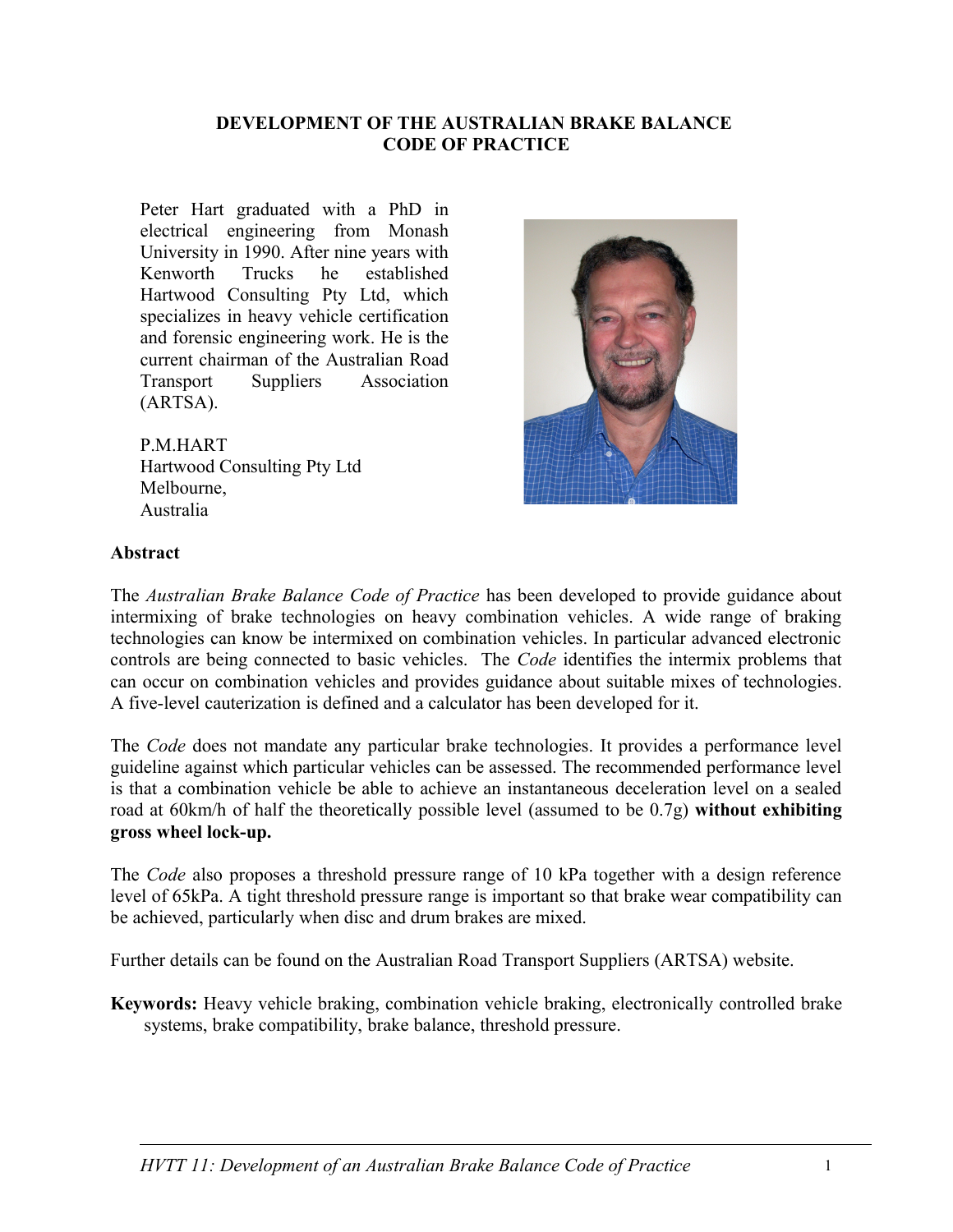#### **DEVELOPMENT OF THE AUSTRALIAN BRAKE BALANCE CODE OF PRACTICE**

### **Introduction**

The Australian Road Transport Suppliers Association (ARTSA) is developing an industry Code of Practice intended to improve brake balance on heavy combination vehicles. Development of the Code is being financially supported by:

- The Australian National Transport Commission (NTC),
- VicRoads,
- NSW Roads and Traffic Authority (RTA).

The need for a *Brake Balance Code of Practice* exists because of the wide range of vehicle brake technologies that exist in Australian service. Incompatibilities can arise that detrimentally affect stopping distance performance, stability and brake wear.

Brake balance in this context refers to the extent to which the braking effort is shared between the combination vehicle parts in proportion to the load carried by that part. This is the *compatibility brake balance*.

There are two other aspects of brake balance which are *distribution brake balance* – the extent to which the braking effort is shared between axle groups on each vehicle part – and the *threshold pressure balance* which is the extent to which the control levels at which brakes operate are the same.

The fundamental brake-balance challenge is to achieve stable and short stopping performance irrespective of the substantial weight variations that occur on commercial vehicles. A secondary important challenge is to achieve even brake wear on a given combination vehicle. Whilst these challenges have always existed, the increasing range of brake technologies and characteristics that could be mixed on combinations is producing new compatibility problems. Furthermore, Australia is a leading country for the application of multi-combination vehicles. Combinations with up to four parts are now used on suburban freeways.

The *Brake Balance Code of Practice* is mainly concerned with *compatibility brake balance* and *threshold pressure brake balance*. It provides guidance and recommended practices to help achieve adequate balance levels on a combination vehicle. The *Code* is applicable to heavy trucks (category NC / N3) in combination with heavy trailers (TD / T4).

The Australian design rules do not address the lightly laden compatibility domain and do not make recommendations about threshold pressure levels. Furthermore, combination vehicles are routinely configured from vehicles with different brake technologies and different There is a need for an industry Code of Practice to provide guidance.

Because of the wide range of brake technologies that are marketed in Australia the major concern is that the mixing of brake technologies might result in poor stability under braking when lightly laden. The *Code* makes recommendations about the mixing of different brake technologies and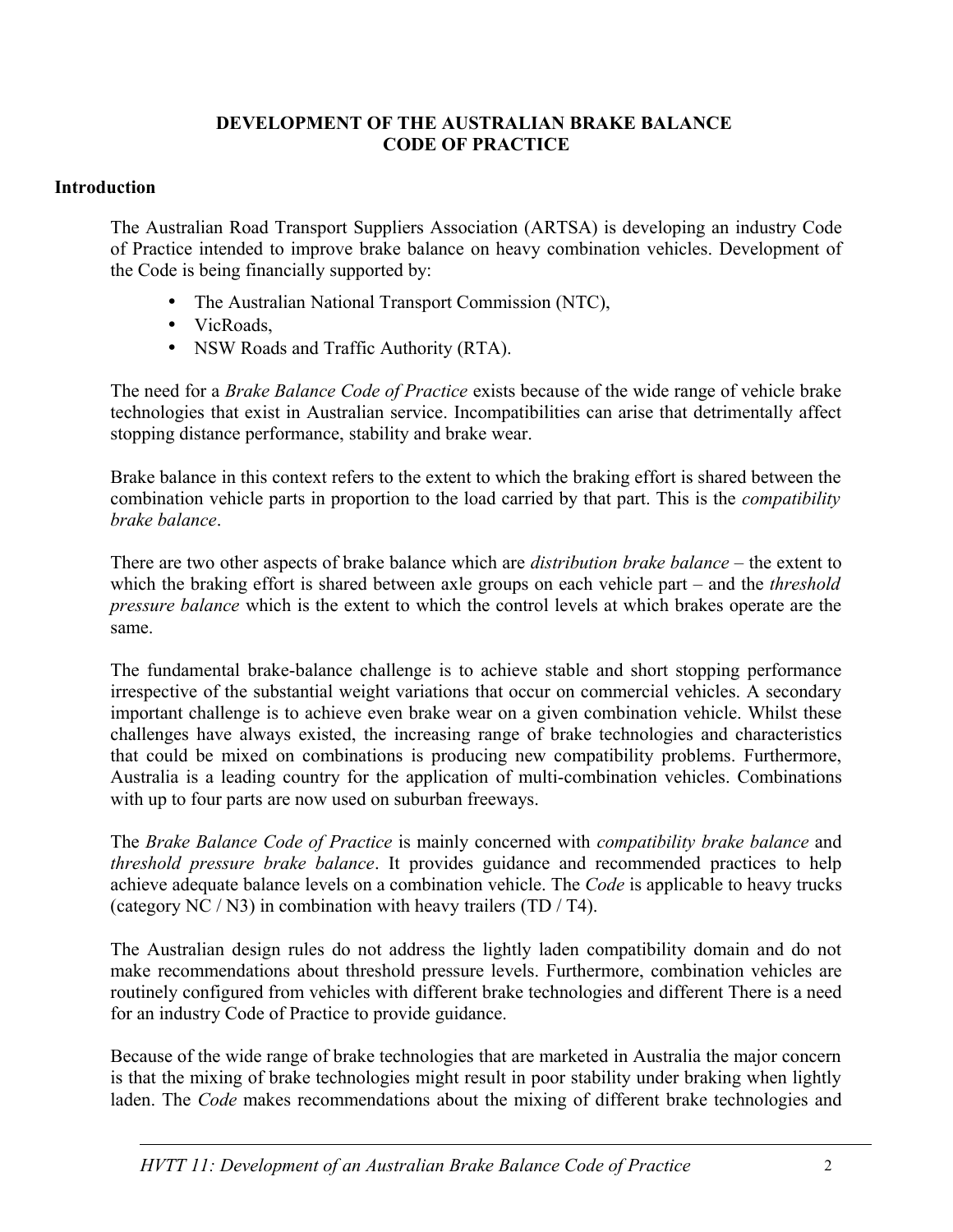proposes a five-star rating scheme for the ranking of mixed brake technologies. A computational tool is provided that provides specific guidance and calculates the rating level.

The Code is directed in the first instance to truck and trailer manufacturers. It gives guidance about suitable brake system set-ups. Secondly, people responsible for specification and configuration of vehicles will be better informed about the compatibility issues that might arise. Finally the Code provides guidance for workshop managers and brake technicians about brake system checks and about set-up changes that they can make to improve brake compatibility performance.

Some might argue that Australian heavy vehicle brake performance is acceptable and that if compatibility problems become evident, the transport industry will solve those problems by a trial and error approach. This has worked to an extent in the past. The range and complexity of the brake technologies now on offer requires a more informed approach.

The guidance that the *Brake Balance Code of Practice* provides to the transport industry will hopefully contribute to improvements. Significant technological progress is occurring and it is important that full benefits are obtained by managing the application of new brake technologies.

## **2. An Overview of Brake Technologies on Heavy Combinations in Australia.**

A wide range of heavy combination vehicles are used in Australia. The range spans from singletrailer types (semi-trailers and tip truck and dog trailers) to multi-trailer vehicles (A- and Bdoubles and triples). New vehicle types such as A-B quad triples are proving to be safe and efficient.

Motive trucks are available from Australian, North American, European and Japanese suppliers. Trailers are mainly manufactured locally although harmonization of the Australian rules with ECE regulations is promoting the importation of European and Chinese manufactured heavy trailers. Brake technologies and design philosophies reflect the usual practices in the countries of manufacture.

Whilst the great majority of Australian trucks and trailers have S-cam drum brakes, a clear trend to the use of disc brakes is occurring. Antilock brakes are not mandated in Australia on any heavy vehicles except for B-double prime-movers and B-double trailers that display a dangerous goods placard. Despite this, the majority of new trucks have ABS because they are standard fitment in the country of origin. ABS is not widely used on trailers and when used it is generally as one element of an Electronically Controlled Braking System (**TEBS**).

There is a widespread Australian view that antilock brakes are unsuitable on gravel and poor quality roads. Antilock brakes are perceived to increase stopping distance on a loose surface, although there should be a compensating stabilizing benefit. Even if trailers have **ABS** the electrical connector may be left unplugged on trucks that routinely travel on gravel roads. **ABS** is sometimes available with an off-road mode setting. This feature should be used when combination vehicles travel on gravel roads.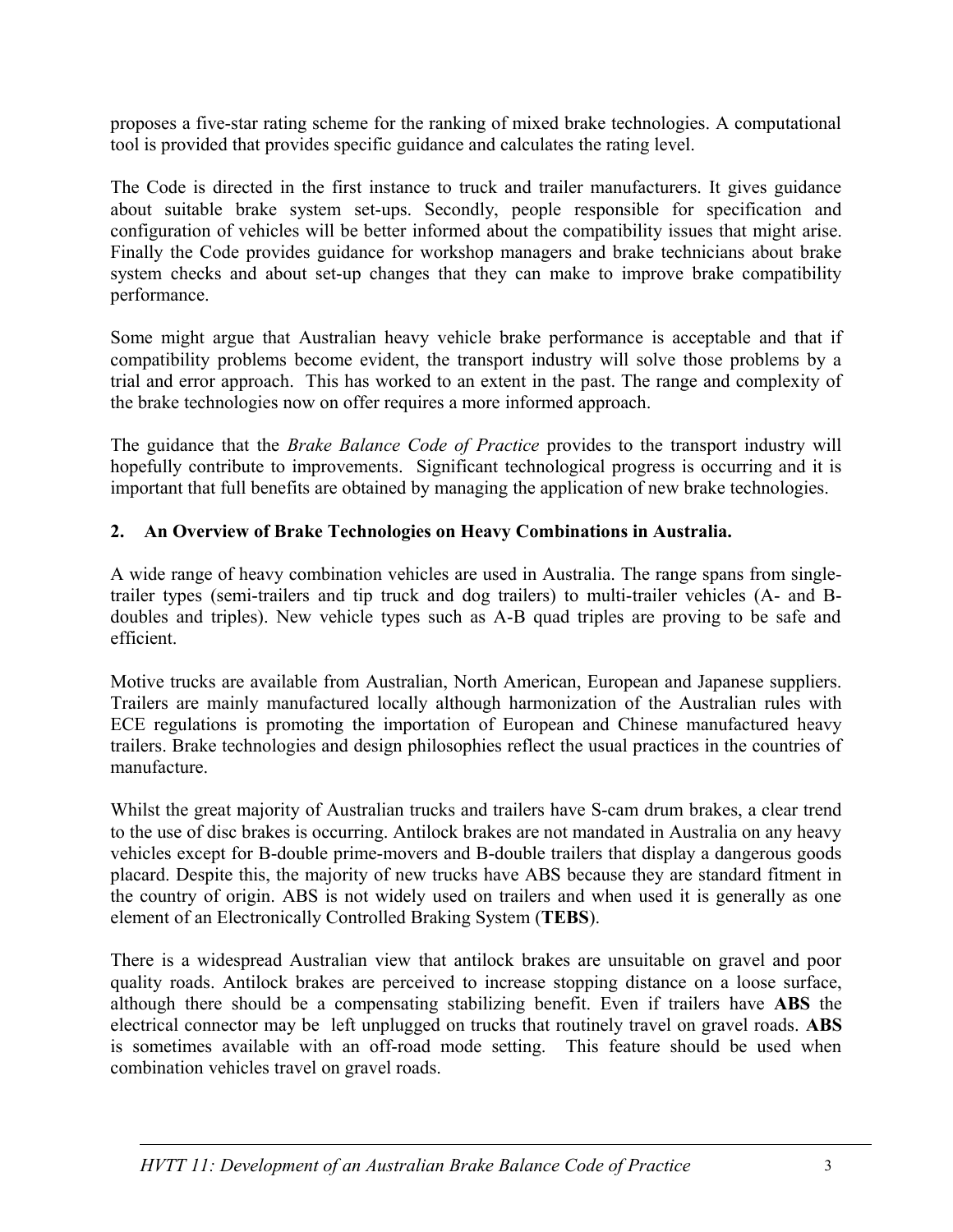Poor mantainance practices and poor designs can result in wheel speed sensors getting out of adjustment and restricting the usefulness of electronic brake control technologies.

Revolutionary changes are occurring with heavy vehicle brake technologies due to the application of electronic controls to braking and stability control. It is now possible to purchase in Australia, trucks with Electronic Brake Systems (**EBS**) or with Electronic Brake Distribution (**EBD**) on an **ABS** platform. Trailer EBS (**TEBS**) is available from several suppliers. Roll stability controls have been integrated into T**EBS.** Truck and trailer Electronic Stability Systems (**ESP**) are now available as an extension of the EBS platform.

Roll stability systems for trailers have generally performance well, although false triggers can occur on poor quality roads.

Whilst it may seem that these advanced systems with intelligent control will solve the brake balance challenge, this is not true when new and old technologies are mixed. Further, the range of adjustments that exist with intelligent brake control systems introduces a significant new issue. The advanced systems can be set-up to achieve a wide range of brake settings, potentially outside the design rule limits. Adjustments must be made carefully if performance is to improve.

The Australian brake design rules ADRs 35 and 38 are distinctly Australian. They were originally influenced by the US rule FMVSS 121. In the late 1980s a compatibility requirement was introduced for new trailers and in 1998 for new trucks. The requirement was based on the laden compatibility limits in UN ECE Regulation 13, Annex 10, Diagram 3 *Tractors for Semi-Trailers*. Unlike continental Europe, Australia never mandated lightly-laden compatibility limits.

The trailer rule ADR 38 allows trailer brakes to be certified by a sub-assembly approach. This provides flexibility to the local trailer manufacturing industry, although adherence to the original certified specification can be poor. The Australian design rules have a few minor requirements for antilock brakes and no requirements for advanced electronic brake control systems. The Australian authority has proposed adopting some ECE Regulation 13

ECE Regulation 13 is an acceptable alternative brake standard in Australia however, it is unlikely to be fully adopted in the foreseeable future.

Because there are no mandated Australian lightly-laden compatibility limits, there has been only a limited history of use of load-sensing brakes\* (**LSBs**). There is no prohibition of load-sensing brakes and they were used on European manufactured prime-movers and rigid trucks until the early 2000s when electronic brake distribution took over. The widespread use of air-suspensions had facilitated the use of mechanical **LSBs** because a reliable weight signal (bag air pressure) is available.

<sup>\* &#</sup>x27;Load-sensing brakes' is defined in the ADRs as: 'Variable-proportioning brake system' – *A system that automatically adjusts the brake force at the 'Axles' to compensate for vehicle static 'axle load' and / or dynamic weight transfer between Axles during deceleration.* This encompasses mechanical proportioning relay valves because they respond to a weight signal. The requirement does not apply to an electronic brake distribution function because it senses wheel speed differences and not weight directly. In this paper **LSBs** is used to mean systems using a mechanical air-valve that responds to a weight signal.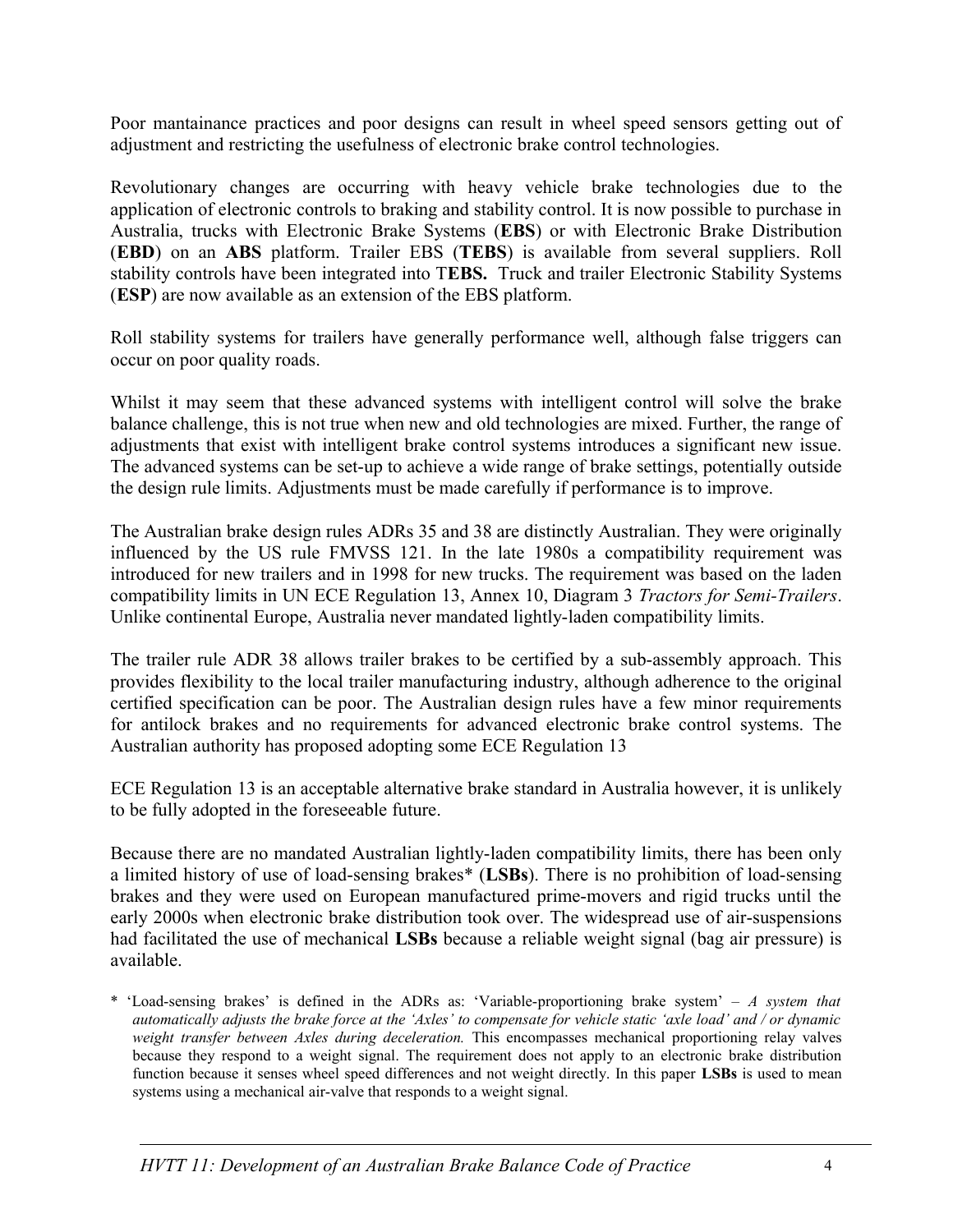The previous design rule ADR 38/02 required that when **LSBs** were used on a trailer, a control be provided so that the **LSBs** could be disabled when the towing vehicle did not have **LSBs**. This was a disincentive to use of **LSBs** and consequently **very** few Australian trailers had load-sensing brakes until recent times. The previous control requirement reflected a valid concern that the use of **LSBs** on one part but not other parts of a vehicle could result in a poor and unsafe configuration.

In 2009 an 'optional' lightly-laden compatibility requirement was added to ADRs 35 and 38. It is applicable when a new vehicle has mechanically-controlled load sensing brakes. The compatibility limits are based on the lightly-laden compatibility limits in ECE Regulation 13, Annex 10, Diagram 3, *Tractors for Semi-Trailers*. The motivation for the rule change was that **LSB** brakes on a relatively light trailer should improve brake balance when the trailer is pulled by a relatively heavy vehicle. Australian experience is that use of load-sensing brakes on dog trailers or tankers can be beneficial.

Some brake engineers complain that the unladen compatibility limits in ADR 38 are too low for Australia. The mixing of load-sensed and non load-sensed brakes on the one combination vehicle might degrade the brake balance performance unless the set-up is intentional and correct. The Australian experience with load-sensing brakes illustrates that the ADR rules do not deliver balanced compatibility braking because there is no mandated unladen compatibility requirement and no means of dealing with the mixing of brake control technologies that can be certified. A code of practice is needed.

There is a growing Australian interest in use of load-sensing brakes on light-weight trailers (such as dog trailers that have air-bag suspensions). **LSBs** are being used to reduce wheel lock-up events and are used as an alternative to an antilock brake system.

In general, load-sensing brakes can be safely used on trailers pulled by heavy trucks (without load sensed brakes) if the friction utilization of the trailer group can be matched to that of the drive-axle group when lightly laden. This guideline will probably result in the trailer set-up being above the ADR 38 lightly-laden compatibility limit. The brake compatibility balance can probably be improved but the set-up needs to be done with care. If however, the towing vehicle is relatively light then the risk of jack-knife increases and antilock brakes (**ABS**) should be used.

Load sensing brakes are not used on North American- or Australian-manufactured heavy trucks. They are used on light but not on heavy Japanese trucks. Meanwhile, Europe has moved well beyond mechanical load sensing brakes. Electronically Controlled Brakes System (**EBS**) is now predominant on European trucks and trailers. This incorporates electronic brake distribution, which balances wheel slip between controlled axle groups and trailer force control, which controls the trailer brake signal according to an 'open-loop' algorithm. Advanced electronic controls are not used in conjunction with load-sensing brakes on the one vehicle.

**E**lectronically **C**ontrolled **B**rakes on trucks is usually set-up assuming that the trailer complies to the lightly-laden compatibility limit curves in ECE Regulation 13. In turn, European trailer **EBS** is set-up to comply with the ECE R13 trailer compatibility curves (Annex 10, Diagram 4A as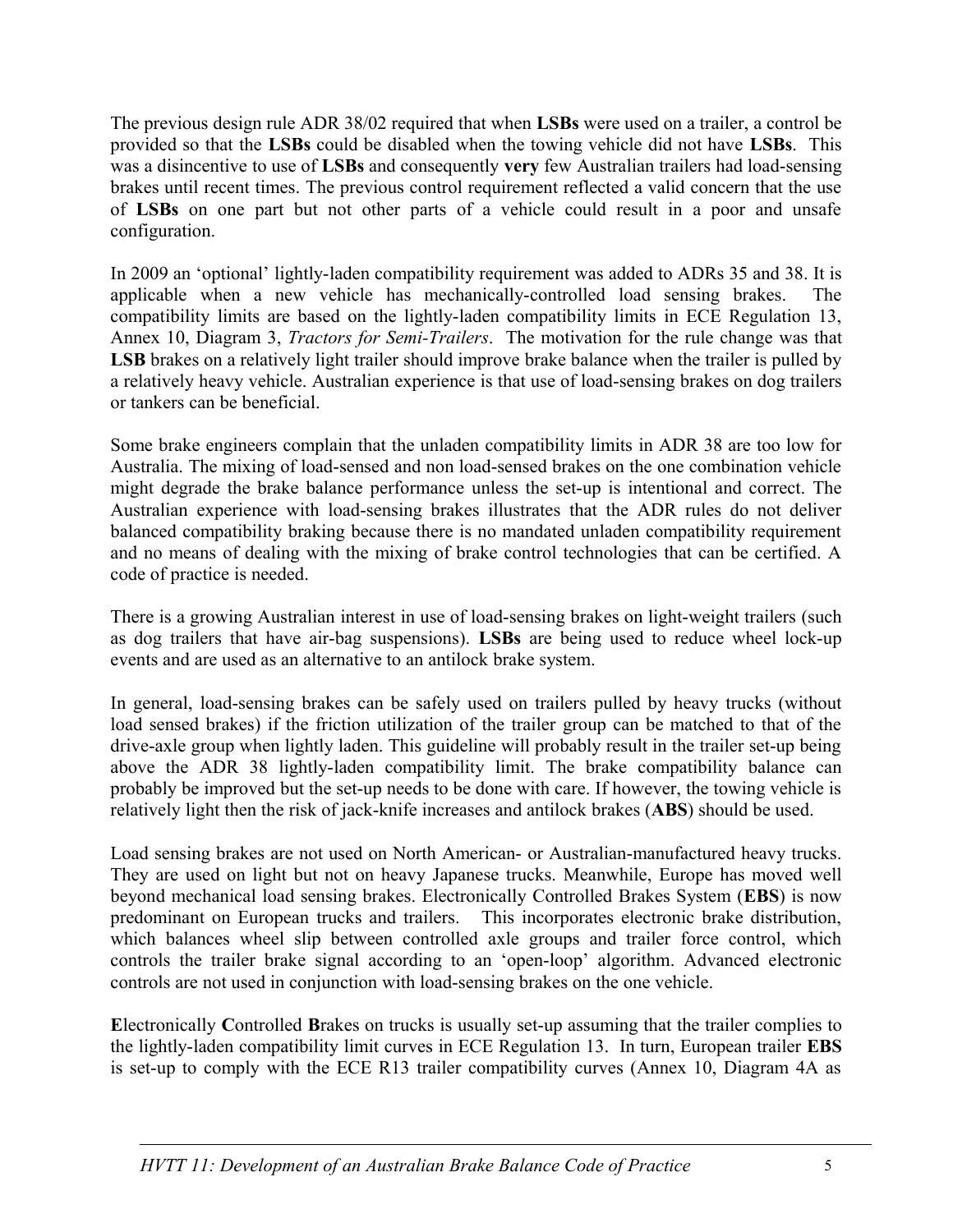determined by Diagram 4B). The ECE trailer lightly-laden compatibility limits are significantly lower than the ECE prime-mover limits.

Common Australian practice is to use powerful trailer brakes when compared to European trailers. Furthermore, load sensing brakes are rarely used on Australian trailers. Therefore, the **EBS** on a European prime-mover **EBS** is likely to under-estimate the brake power of an Australian trailer (without **EBS** or load-sensing brakes) and over-drive the trailer when the vehicle is lightly laden. If the trailer has **EBS** then electronic communication between truck and trailer should result in co-ordinated braking.

The **EBS** set-up on European prime-movers could be set-up for a typical Australian trailer which does not have **EBS** for load-sensing brakes. However, this is not usually done by manufacturers. Occasionally the set-up is changed to address a specific vehicle problem. One Japanese primemover manufacturer who markets a truck with a European-sourced **EBS** in Australia has set-up the **EBS** for trailers without load sensing brakes or **TEBS**.

The tendency for European **EBS** to over-drive Australian trailers is a serious impediment to the successful application of this major technology. The problem is even more important when ESC stability control is added to **EBS** because of a tendency to over-drive the trailer during emergency response. The brake suppliers could change the **EBS** set-up to improve balance on a 'dumb' trailer but this would be detrimental if the trailer(s) have **TEBS**. The only practical approach is to avoid mixing brake control technologies that are not well suited.

The application of **EBS** on two-trailer vehicles is now possible with full electronic communication. Triple trailer applications of **TEBS** is occasionally done. Voltage supply capability is yet to be proven. CAN bus communication limitations are being overcome.

Powerful engine brakes and retarders are common on trucks in Australia. Most light braking on long-distance haulage trucks is achieved using an auxiliary brake that is applied via the drive wheels. EBS and ABS systems can be installed to have veto control over auxiliary brakes but this is not mandated.

The mix of technologies that can now occur on a combination vehicle encompasses:

- Disc brakes mixed with drum brakes
- Antilock brakes mixed with no antilock
- Load sensing brakes on one vehicle part only
- Electronically Controlled Brakes (**EBS**) on the truck with no electronic control technology on the trailer(s).
- Electronic Stability Control (**ESC**) on one vehicle part only.

Significantly, market pull for advanced braking systems on heavy vehicles is common from large end-users of transport logistics. Truck manufacturers have responded to this. The assumption is made that electronic brake control technology will always improve vehicle braking stability. In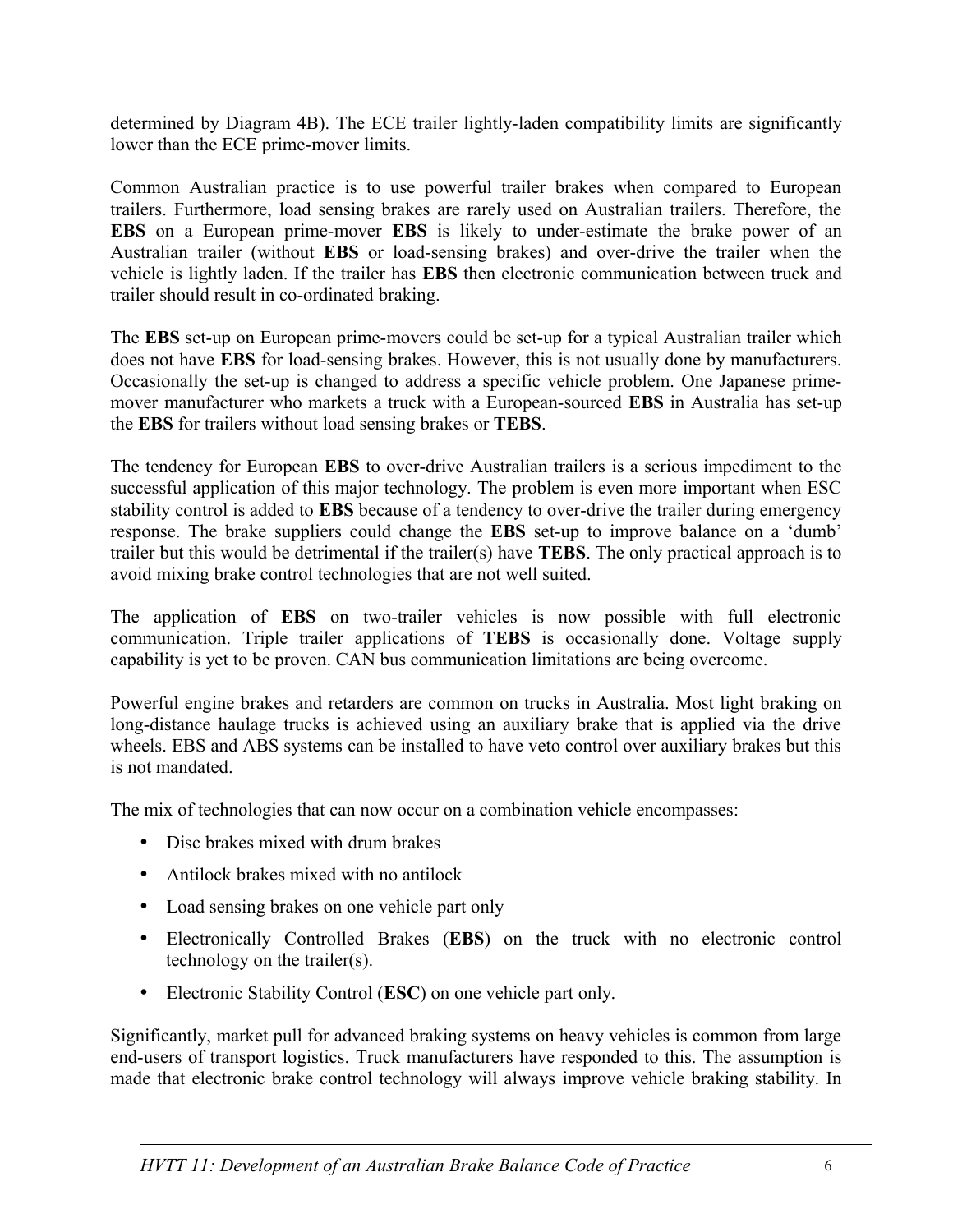reality the mixing of diverse brake technologies should only be done with informed consideration of the likely consequences for the vehicle brake balance.

Vehicle operators often assume that the Australian design rules will ensure that poor combinations will not occur. However, the design rules do not address lightly laden brake compatibility and so the assumption need not be true. There are some combinations of brake technologies that should not be mixed and others that can be satisfactorily mixed.

Figure 1 shows the hierarchy of brake technologies that exist in the Australian market place and Figure 2 classifies the level of use of each of each of these in Australia. Australia has a truly diverse range of control technologies and foundation brake types. It is important to realise that technical advancement has resulted in the antilock brake function being incorporated into **EBS**, **TEBS** and lately **EBD**. **ESC** is to be mandated on new heavy vehicles in Europe (2011+) and this is likely to occur in North America, Japan and Australia (2015+). Individual vehicles will increasingly fall into three categories, which are those with:

- Intelligent brake control,
- Load proportioning brakes, or
- No adaptive brake controls.

Most of the Australian fleet is in the last category.

The possibility exists of achieving a new generation of heavy trucks that have a quantum improvement in braking stability and shorter stopping distances if poor combinations can be avoided.

## **3. Structure and Philosophy of the Brake Balance Code**

The *Brake Balance Code of Practice* does not mandate specific brake technologies. Rather it provides guidance on how to deal with the mixtures that can occur. The following performancelevel guideline is proposed:

### **A combination vehicle should be able to achieve an instantaneous deceleration level due to braking of half the theoretical level without exhibiting gross wheel lock-up, in any load condition.**

The principle that is inherent in the performance level is that it is undesirable to lock-up wheels on a heavy truck and that gross wheel lock-up is an indication of poor brake balance. The consequence of gross wheel lock-up could be loss of directional control – either jack-knife or trailer swing.

The above performance recommendation of the Code is applicable to moderate / high deceleration braking. It can be proven by calculations **or** by specification of a vehicle that has a preferred mix of brake control technologies.

The theoretical braking level is limited by tyre-to-pavement friction factor, which is assumed to be 0.75 on a sealed road. Therefore a combination vehicle should be able achieve an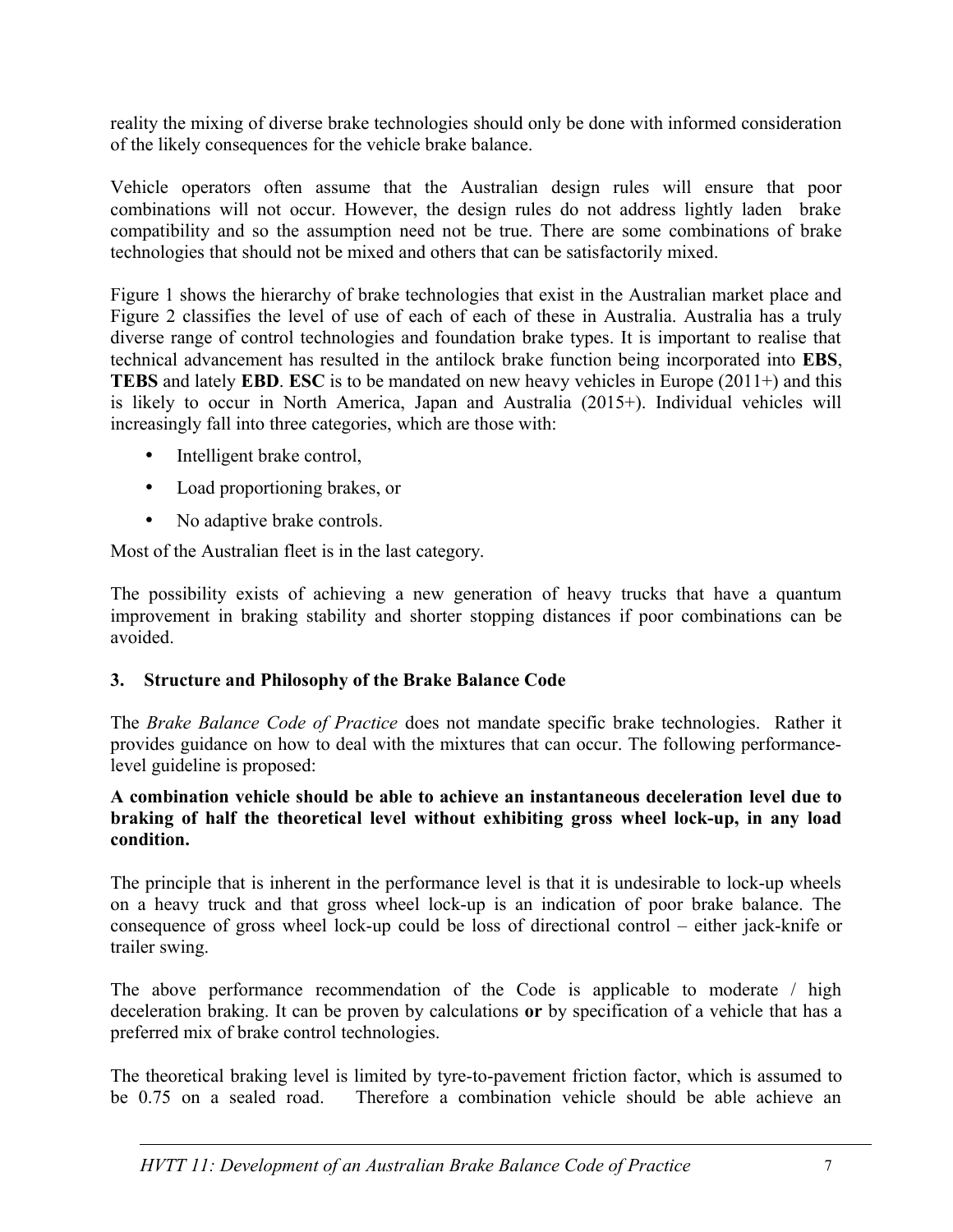instantaneous fully developed deceleration of 0.375g at 60 km/h without experiencing sustained gross wheel lock-up. Gross wheel lock-up is defined as any sustained wheel lock-up on a singleor dual-axle group or sustained wheel lock-up on more than one axle on a tri- or quad-axle group.

The instantaneous braking deceleration can be calculated or measured by testing, although the practical difficulties involved in brake testing multi-combination vehicles make testing undesirable. The Code provides a calculator so that the performance can be estimated without road testing.

The Code assumes that the foundation brake capacity on a vehicle part is adequate to achieve the recommended deceleration level of 0.375g at 60 km/h. This is a conservative level compared to the Australian (ADR 35  $\&$  39) and international brake rules (ECE R13). The requirement that gross wheel lock-up not be exhibited does require that the brake balance on the combination vehicle goes beyond the current Australian design and in-service rules.

If it is assumed that the vehicle has sufficient brake capability to easily achieve an 0.375g stop, then provision of wheel lock-up protection (ie antilock brakes) on each axle group of the vehicle should ensure that gross wheel lock-up does not occur and that the performance standard will be met.

It is a good principle not to mix different brake technologies on the one vehicle. However, this is impractical in many instances because vehicles are routinely configured from the available supply of vehicle parts. Some guidelines are needed to avoid poor choices.

In order to provide guidance to manufacturers and operators about the mixing of technologies, a classification scheme has been developed. The mixing of brake control technologies on a combination is categorized into one of five categories, which are:

|                        | Category 5 - Recommended                       |
|------------------------|------------------------------------------------|
| Category 4 - Preferred |                                                |
| Category 3 - Suitable  |                                                |
|                        | Category 2 - Satisfactory in most instances    |
|                        | Category 1 - Unsatisfactory in most instances. |

Section 4 of this paper provides further details.

Vehicles with brake control technologies that are in Categories 5, 4 or 3 are deemed to meet the performance recommendation because a high degree of confidence exists that the mix of technologies will prevent wheel lock-up occurring at moderate braking levels. This assessment assumes that the technologies have been set appropriately for the combination vehicle.

Vehicles with brake control technologies in Category 2 may meet the performance recommendation however, this should be proven either by test or calculation.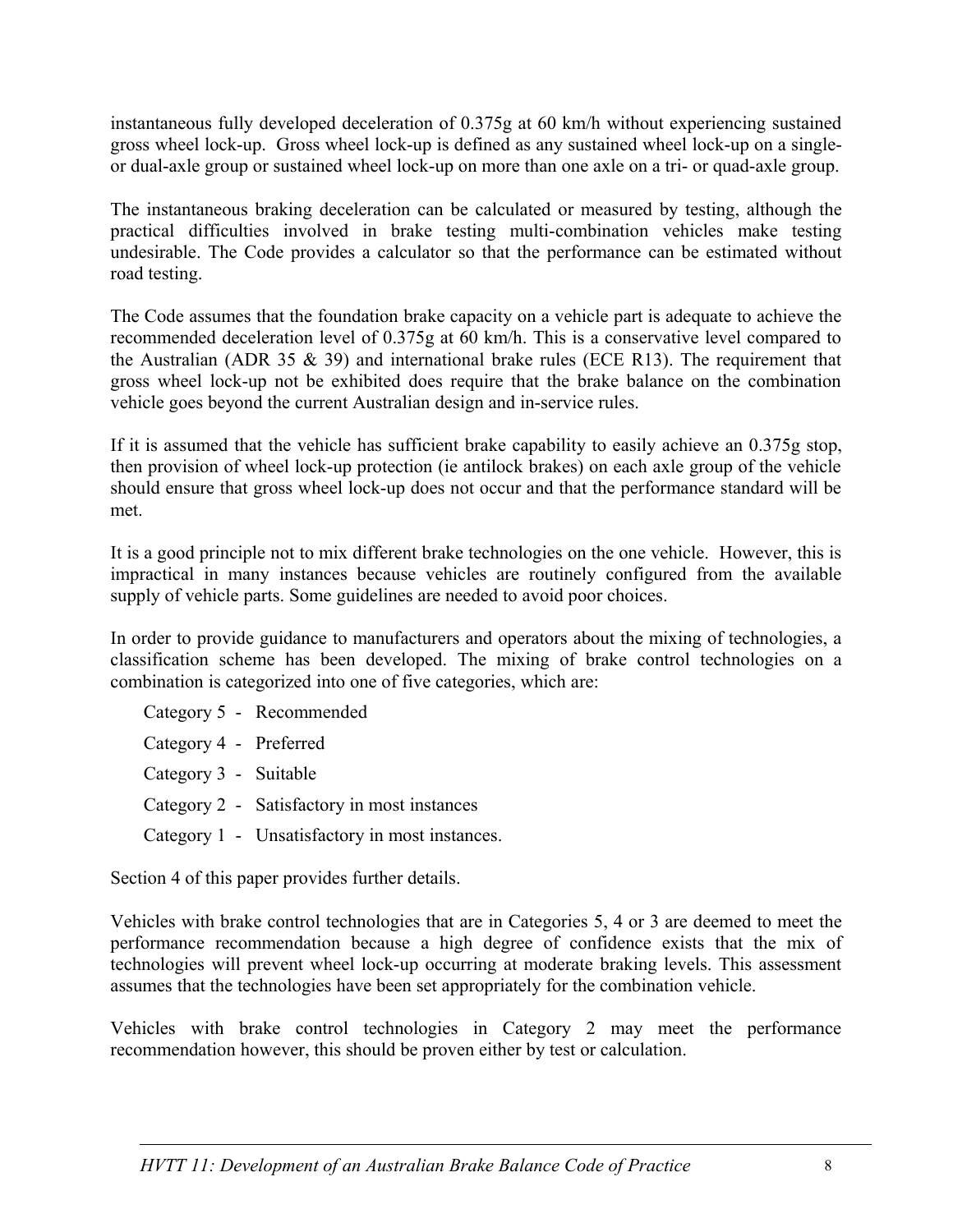Vehicles with brake control technologies in Category 1 are unlikely to meet the performance recommendation because they have no (or inadequate) technology to improve unladen brake balance and no wheel lock-up protection. However, tests or calculations may show otherwise.

Mixing of foundation brake technologies can also occur. The vast majority of Australian heavy vehicles have S-cam drum brakes. Z-cam and wedge brakes are occasionally encountered. Over the past five years disc brakes have been (re) introduced and are growing in popularity. Drum and disc brakes have different behavior as they become hot. They may also have different torque levels and threshold pressure levels. None of these difference preclude drum and disc brakes working satisfactorily in combination however, problems can occur.

The Code recommends that threshold pressures be kept within a narrow pressure range so that all brakes on a vehicle operate for long-pressure braking events. It is important for mixed disc and drum brake vehicles that the torque balance (friction utilization balance) is considered. The brake calculator that the Code provides can be used for this.

Irrespective of the brake technologies used, a combination vehicle that meets the recommendations of the *Australian Brake Balance Code of Practice* will be able to:

- achieve an instantaneous deceleration of 0.375g at 60km/h on a sealed road without exhibiting gross wheel lock up; and
- have threshold pressures in the recommended range.

If vehicle parts are modified or adjusted to meet the *Code's* recommendations, then the compliance with the design rule performance levels needs to be verified. The *calculator* will assist with this assessment.

Some in the heavy vehicle industry have expressed concern that the five-level categorization will provide regulators with a 'quasi' in-service rule that will be applied to novel combination vehicles. These vehicles are currently regulated under or influenced by the Performance-Based Standards projects that the National Transport Commission (NTC) has developed.

The PBS project has a braking performance requirement applicable to combination vehicles that is very similar to that given above. The PBS braking standard accepts that vehicles with a mix of either wheel lock protection or load sensing brakes can be deemed to comply. This approach is the same as that used in the *Australian Brake Balance Code of Practice.* In fact, the *Code* is entirely consistent with the PBS braking standard and provides further more detailed guidance. A vehicle that meets the *Code's* recommendations will also meet the PBS braking standard.

The *Australian Brake Balance Code of Practice* has six written parts which are:

- 1 *Selecting Vehicles for Combinations* A guide to the issues that arise from the mixing of brake technologies
- 2 *Set-Ups to Achieve Brake Balance* Describes how brakes should be set-up to achieve suitable figures of merit.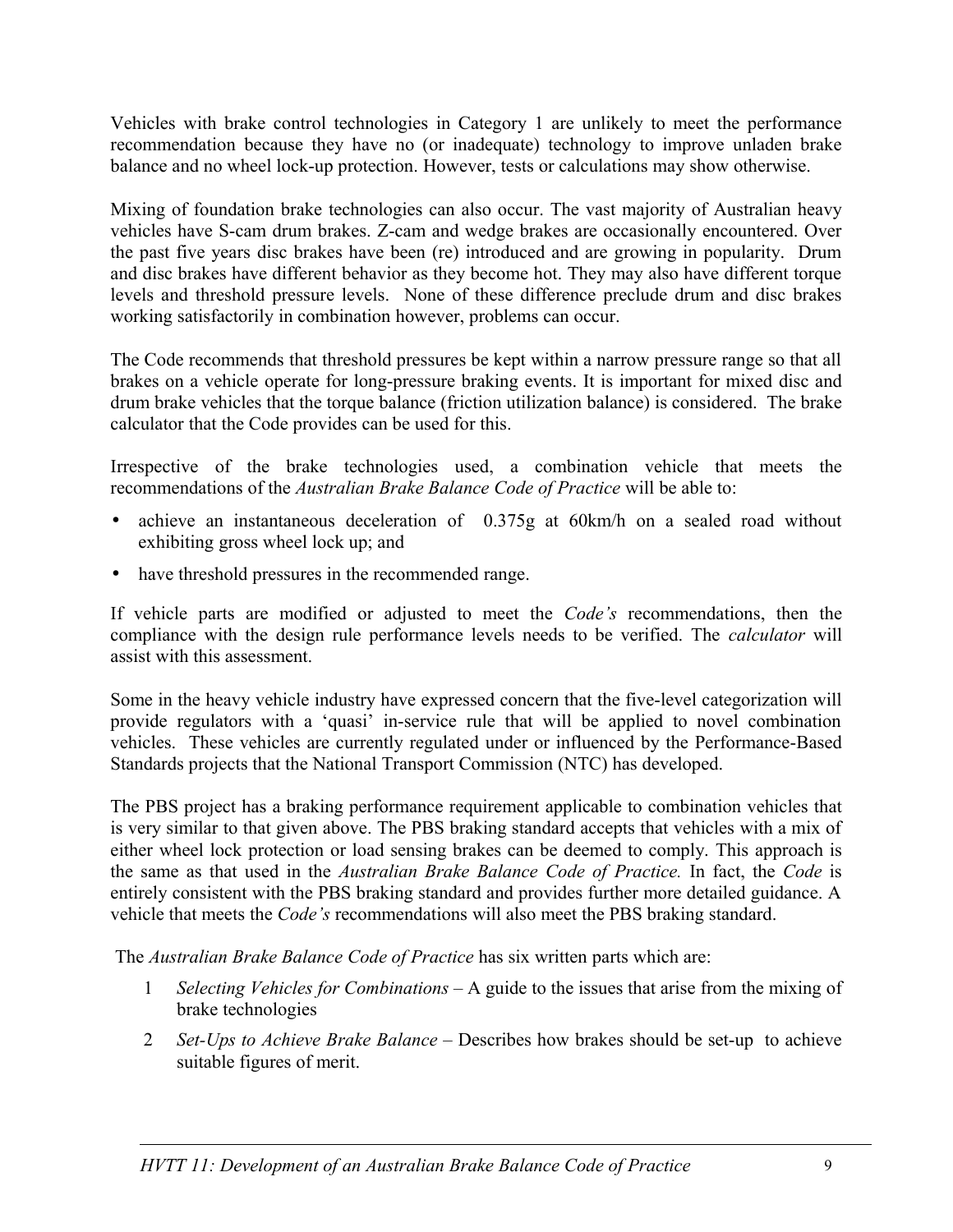- 3 *Workshop Guide to Combination Vehicle Brake Set-Up* Directed to the workshop manager and technician, this part gives guidance abut set-ups and adjustments.
- 4 *Australian Heavy Vehicle Brake Performance* Reference information about brake rules, actual performance and engineering principles.
- 5 *Review of Intelligent Brake Control Technologies for Heavy Vehicles* A detailed review of current electronic brake control technologies.
- 6 *Brake Balance Calculation Examples* Example calculations of braking figures of merit for a range of combination vehicles.

*The Australian Brake Balance Code of Practice* is an adjunct to the Air Brake Code of Practice (1999). The previous Code remains an important educative document for the transport industry. The new *Code* adds detailed new considerations about compatibility problems and issues arising from new technologies.

## **4. Guidelines for Mixing of Brake Technologies**

Tables 1 - 5 identify the mixes of technologies in each of the control categories recommendations.

Category 5 vehicles have technologies that adapt the brake level in response to load or to wheel speed signals and have wheel slip protection. They have the same types of technologies on each vehicle part.

Category 4 vehicles have both an adaptive technology and antilock brake protection on each part. Unlike Category 5 there can be a mixture of technologies.

Category 3 vehicles have either an adaptive brake control (**EBS, EBD** or load sensing brakes) **or** antilock brake protection each part.

Category 2 vehicles have either adaptive brake controls or antilock brakes on two parts (of a three-part vehicle). If the vehicle has only two parts then the vehicle has adaptive control or antilock on one part only.

Category 1 vehicles have no adaptive control or antilock brakes on any part. Category 1 also includes configurations that are likely to have poor braking performance.

The characterization might be amended over time as new technologies arise or further experience is gained. In particular, experience of prime-mover **E**lectronic **B**rake **D**istribution on an **ABS** platform is relatively new and operational experience is yet to be gained.

Load sensing brake system (which have a relay valve responds to a weight signal) can improve brake balance in some cases and not in others. As a guide load-sensing brake valves should not be set to give a ration below 60% (lightly laden). Very low settings are likely to transfer too much of the brake effort to other vehicles.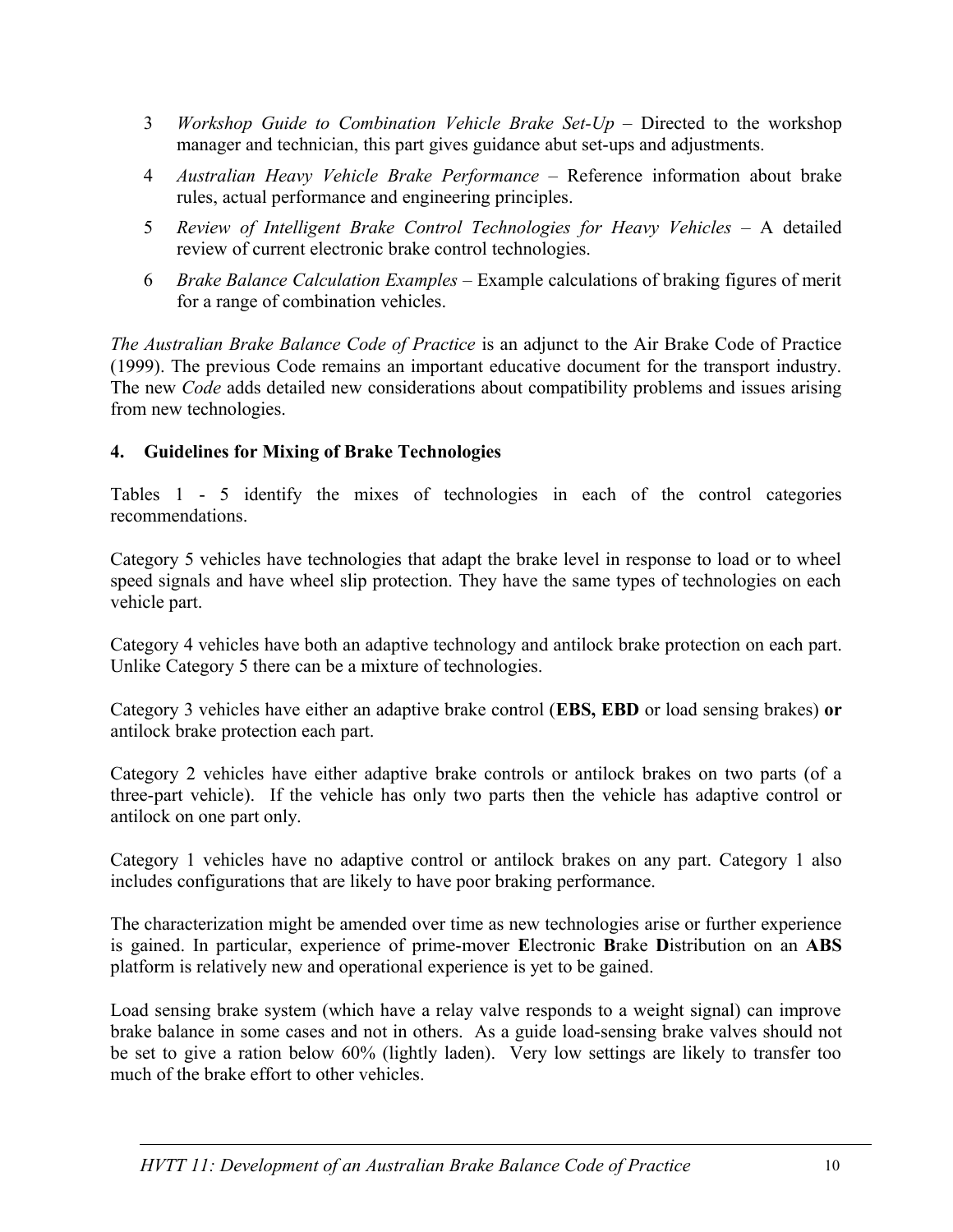When used, it is desirable to use load sensing brakes on all vehicles of the combination. However, if the towed vehicle is relatively light and the towing vehicle relatively heavy then significant lightly-laden compatibility brake balance might be achieved with an **LSB** valve on the towed vehicle only. The converse is not true. It is unwise to use load sensing brakes on a relatively heavy vehicle that is either pulled by or pulling a relatively light vehicle that does not have load-sensing brakes. If this situation exists, antilock brake protection should be used on the other vehicle parts.

Ultimately load sensing brake valves should be set-up for a particular combination so that the braking coefficient (friction utilization) of each controlled group when unladen is about the same. The problem is that vehicles get mixed and the brake balance condition changes.

| <b>Truck</b>              | <b>Trailer 1</b>     | <b>Trailer 2</b>     | Comment                 |
|---------------------------|----------------------|----------------------|-------------------------|
| <b>Electronic Braking</b> | <b>TEBS</b>          | <b>TEBS</b>          | Electronic              |
| System (EBS)              | (incorporating RSS). | (incorporating RSS)  | communication to        |
|                           |                      |                      | both trailers is        |
|                           |                      |                      | preferred               |
| Electronic Brake          | <b>TEBS</b>          | <b>TEBS</b>          | Electronic              |
| Distribution (EBD)        | (incorporating RSS). | (incorporating RSS)  | communication to        |
|                           |                      |                      | both trailers is        |
|                           |                      |                      | preferred               |
| Load Sensing*             | Load Sensing Brakes* | Load Sensing Brakes* | * The Load Sensing      |
| Brakes (LSB) and          | (LSB) and antilock   | (LSB) and antilock   | Brake Valve should be   |
| antilock (ABS)            | (ABS).               | (ABS).               | set achieve about       |
|                           |                      |                      | equal braking           |
|                           |                      |                      | coefficient (friction   |
|                           |                      |                      | utilization) on all the |
|                           |                      |                      | controlled axle         |
|                           |                      |                      | groups.                 |

### **Category 5 - Recommended**

**Table 1 Category 5 – Preferred Control Technology Mix**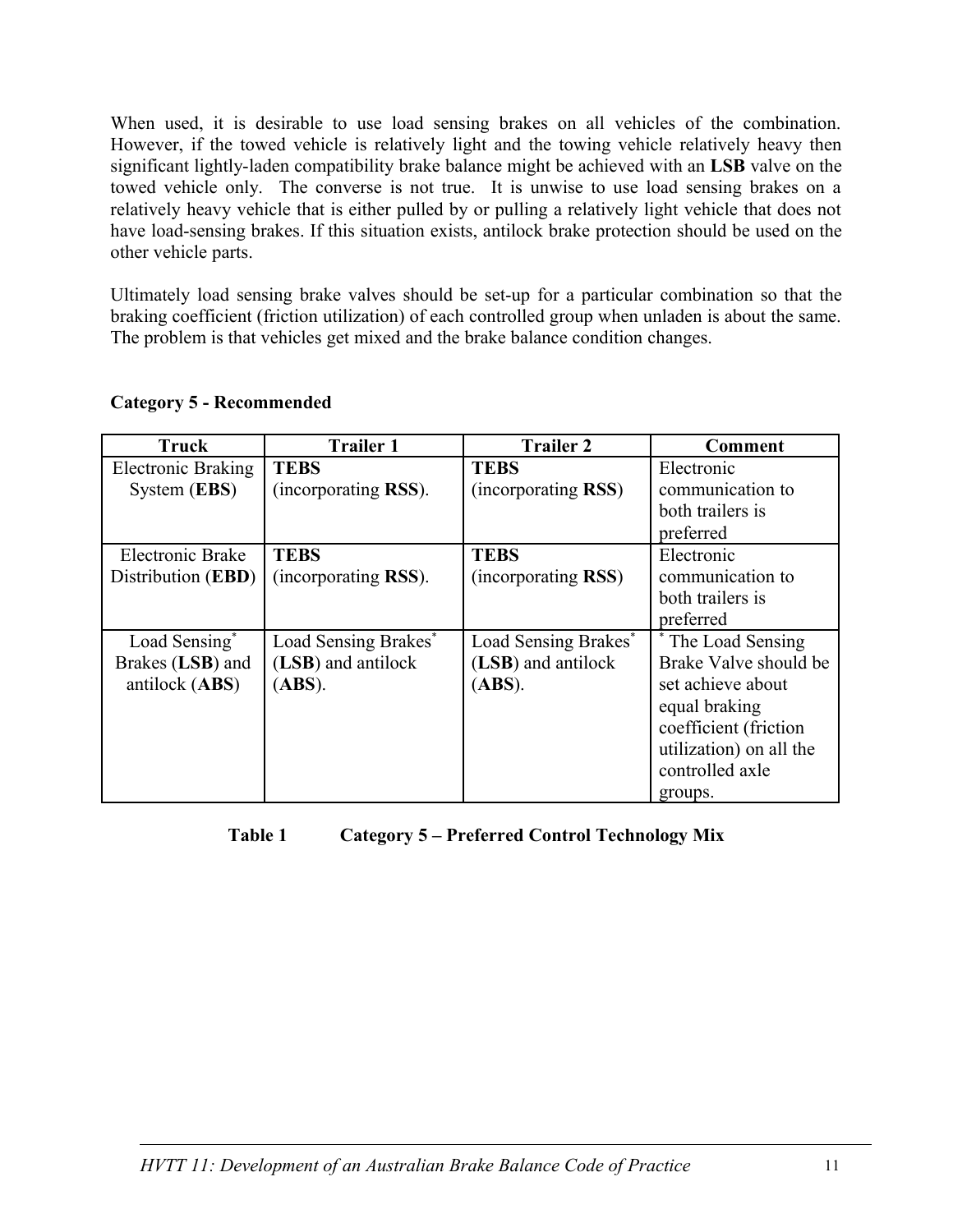# **Category 4 - Advanced**

| <b>Truck</b>              | <b>Trailer 1</b>     | <b>Trailer 2</b>       | <b>Comment</b>            |
|---------------------------|----------------------|------------------------|---------------------------|
| <b>Electronic Braking</b> | Load-sensing brakes* | <b>TEBS</b>            | Electronic                |
| System (EBS)              | (LSB) and ABS.       | (incorporating RSS)    | communication to the      |
|                           |                      |                        | rear trailer is preferred |
| <b>Electronic Braking</b> | <b>TEBS</b>          | Load-sensing brakes    | Electronic                |
| System (EBS)              | (incorporating RSS)  | $(LSB)*$ and antilock  | communication to the      |
|                           |                      | (ABS).                 | front trailer is          |
|                           |                      |                        | preferred                 |
| <b>Electronic Brake</b>   | <b>TEBS</b>          | <b>TEBS</b>            | Electronic                |
| Distribution (EBD)        | (incorporating RSS). | (incorporating RSS)    | communication to          |
|                           |                      |                        | both trailers is          |
|                           |                      |                        | preferred                 |
| <b>Electronic Brake</b>   | Load-sensing brakes  | <b>TEBS</b>            | Electronic                |
| Distribution (EBD)        | $(LSB)*$ and ABS.    | (incorporating RSS)    | communication to the      |
|                           |                      |                        | rear trailer is preferred |
| <b>Electronic Brake</b>   | <b>TEBS</b>          | Load-sensing brakes    | Electronic                |
| Distribution (EBD)        | (incorporating RSS)  | $(LSB)^*$ and antilock | communication to the      |
|                           |                      | (ABS).                 | front trailer is          |
|                           |                      |                        | preferred                 |
| <b>Antilock Braking</b>   | <b>TEBS</b>          | <b>TEBS</b>            | TEBS should be set-       |
| System (ABS)              | (incorporating RSS). | (incorporating RSS)    | up for the actual trailer |
| with load sensing         |                      |                        | characteristics           |
| brakes (LSB)              |                      |                        |                           |
| <b>Antilock Braking</b>   | Load-sensing brakes* | <b>TEBS</b>            | As a guide LSB valves     |
| System (ABS)              | (LSB) and (ABS).     | (incorporating RSS)    | should not be set         |
| with load sensing         |                      |                        | below 60% when            |
| brakes                    |                      |                        | lightly laden.            |
| <b>Antilock Braking</b>   | <b>TEBS</b>          | Load-sensing brakes*   | *As a guide LSB           |
| System (ABS)              | (incorporating RSS)  | (LSB) and antilock     | valves should not be      |
| with load sensing         |                      | brakes (ABS).          | set below 60% when        |
| brakes (LSB)              |                      |                        | lightly laden.            |
| Load Sensing              | Load Sensing Brakes* | Load Sensing Brakes*   | * The Load Sensing        |
| Brakes (LSB) and          | (LSB) and antilock   | (LSB) and antilock     | Brake Valve should be     |
| antilock (ABS)            | (ABS).               | (ABS).                 | set achieve about         |
|                           |                      |                        | equal braking             |
|                           |                      |                        | coefficient (friction     |
|                           |                      |                        | utilization) on all the   |
|                           |                      |                        | controlled axle           |
|                           |                      |                        | groups.                   |

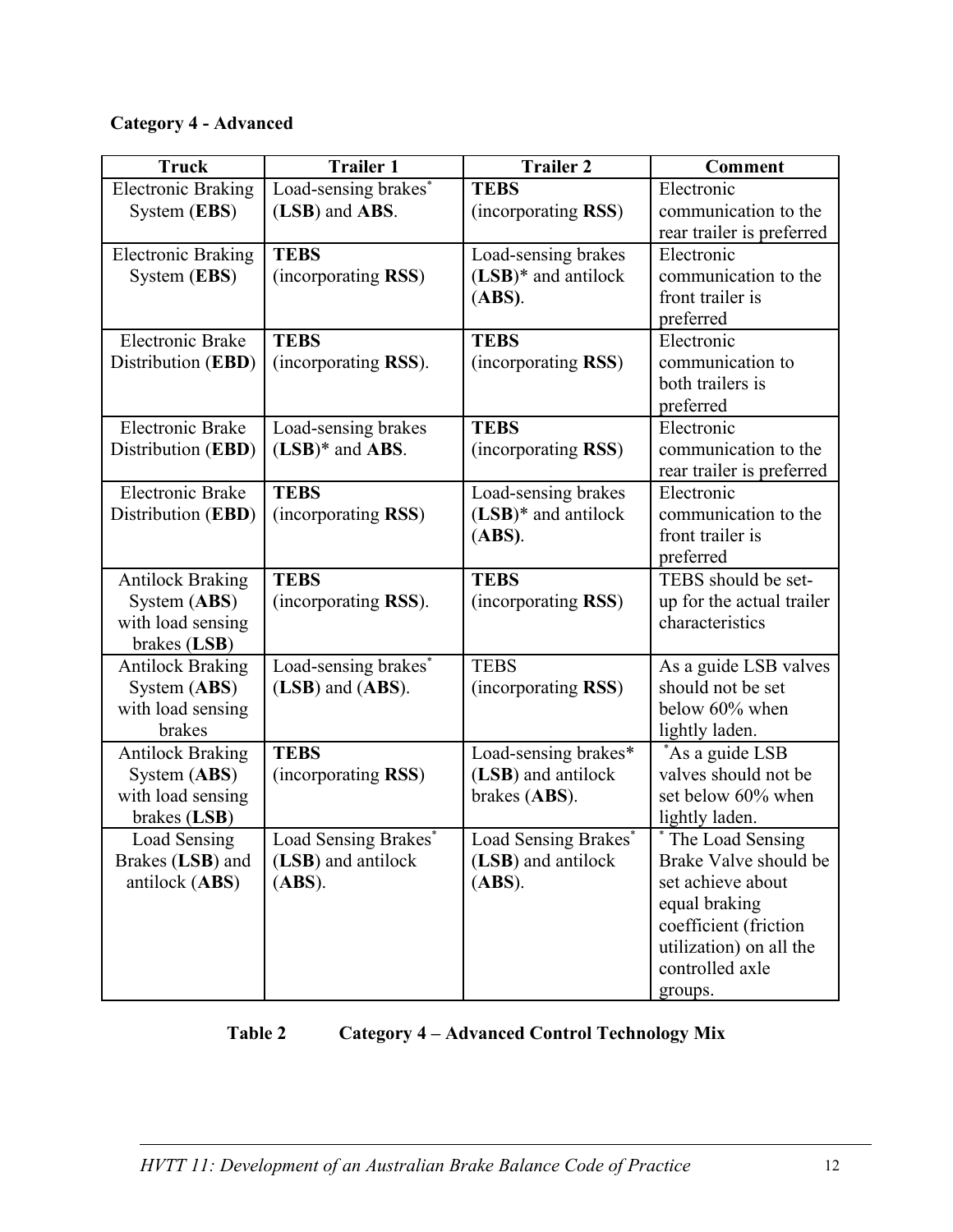# **Category 3 - Satisfactory**

| <b>Electronic Braking</b><br>Antilock (ABS).<br>Antilock (ABS)<br>System (EBS)<br><b>TEBS</b><br><b>Electronic Braking</b><br>Load-sensing brakes<br>Electronic<br>(incorporating RSS)<br>$(LSB)^*$ .<br>System (EBS)<br>communication to the<br>front trailer is<br>preferred<br>Antilock ABS.<br><b>Electronic Brake</b><br>Antilock (ABS)<br>Distribution (EBD)<br><b>Electronic Brake</b><br><b>TEBS</b><br>Electronic<br>Load-sensing brakes<br>$(LSB)^*$ .<br>Distribution (EBD)<br>(incorporating RSS)<br>communication to the<br>rear trailer is preferred<br><b>Electronic Brake</b><br><b>TEBS</b><br>Electronic<br>Load-sensing brakes<br>Distribution (EBD)<br>(incorporating RSS)<br>$(LSB)^*$ .<br>communication to the<br>front trailer is<br>preferred<br><b>Antilock Braking</b><br><b>TEBS</b><br><b>TEBS</b><br>TEBS should be set-<br>(incorporating RSS)<br>(incorporating RSS).<br>System (ABS)<br>up for the actual trailer<br>characteristics<br>As a guide LSB valves<br>Load-sensing brakes*<br><b>TEBS</b><br><b>Antilock Braking</b><br>should not be set<br>(incorporating RSS)<br>System (ABS)<br>$(LSB)$ .<br>below 60% when<br>lightly laden.<br><b>TEBS</b><br>Load-sensing brakes*<br>*As a guide LSB<br><b>Antilock Braking</b><br>valves should not be<br>System (ABS)<br>(incorporating RSS)<br>$(LSB)$ .<br>set below 60% when<br>with load sensing<br>brakes (LSB)<br>lightly laden.<br>Load Sensing<br>Load Sensing Brakes*<br>Load Sensing Brakes*<br>The Load Sensing<br>Brake Valve should be<br>Brakes (LSB)<br>$(LSB)$ .<br>$(LSB)$ .<br>set achieve about<br>equal braking | <b>Truck</b> | <b>Trailer 1</b> | <b>Trailer 2</b> | <b>Comment</b> |
|--------------------------------------------------------------------------------------------------------------------------------------------------------------------------------------------------------------------------------------------------------------------------------------------------------------------------------------------------------------------------------------------------------------------------------------------------------------------------------------------------------------------------------------------------------------------------------------------------------------------------------------------------------------------------------------------------------------------------------------------------------------------------------------------------------------------------------------------------------------------------------------------------------------------------------------------------------------------------------------------------------------------------------------------------------------------------------------------------------------------------------------------------------------------------------------------------------------------------------------------------------------------------------------------------------------------------------------------------------------------------------------------------------------------------------------------------------------------------------------------------------------------------------------------------------------------------------------------------------------------------|--------------|------------------|------------------|----------------|
|                                                                                                                                                                                                                                                                                                                                                                                                                                                                                                                                                                                                                                                                                                                                                                                                                                                                                                                                                                                                                                                                                                                                                                                                                                                                                                                                                                                                                                                                                                                                                                                                                          |              |                  |                  |                |
|                                                                                                                                                                                                                                                                                                                                                                                                                                                                                                                                                                                                                                                                                                                                                                                                                                                                                                                                                                                                                                                                                                                                                                                                                                                                                                                                                                                                                                                                                                                                                                                                                          |              |                  |                  |                |
|                                                                                                                                                                                                                                                                                                                                                                                                                                                                                                                                                                                                                                                                                                                                                                                                                                                                                                                                                                                                                                                                                                                                                                                                                                                                                                                                                                                                                                                                                                                                                                                                                          |              |                  |                  |                |
|                                                                                                                                                                                                                                                                                                                                                                                                                                                                                                                                                                                                                                                                                                                                                                                                                                                                                                                                                                                                                                                                                                                                                                                                                                                                                                                                                                                                                                                                                                                                                                                                                          |              |                  |                  |                |
|                                                                                                                                                                                                                                                                                                                                                                                                                                                                                                                                                                                                                                                                                                                                                                                                                                                                                                                                                                                                                                                                                                                                                                                                                                                                                                                                                                                                                                                                                                                                                                                                                          |              |                  |                  |                |
|                                                                                                                                                                                                                                                                                                                                                                                                                                                                                                                                                                                                                                                                                                                                                                                                                                                                                                                                                                                                                                                                                                                                                                                                                                                                                                                                                                                                                                                                                                                                                                                                                          |              |                  |                  |                |
|                                                                                                                                                                                                                                                                                                                                                                                                                                                                                                                                                                                                                                                                                                                                                                                                                                                                                                                                                                                                                                                                                                                                                                                                                                                                                                                                                                                                                                                                                                                                                                                                                          |              |                  |                  |                |
|                                                                                                                                                                                                                                                                                                                                                                                                                                                                                                                                                                                                                                                                                                                                                                                                                                                                                                                                                                                                                                                                                                                                                                                                                                                                                                                                                                                                                                                                                                                                                                                                                          |              |                  |                  |                |
|                                                                                                                                                                                                                                                                                                                                                                                                                                                                                                                                                                                                                                                                                                                                                                                                                                                                                                                                                                                                                                                                                                                                                                                                                                                                                                                                                                                                                                                                                                                                                                                                                          |              |                  |                  |                |
|                                                                                                                                                                                                                                                                                                                                                                                                                                                                                                                                                                                                                                                                                                                                                                                                                                                                                                                                                                                                                                                                                                                                                                                                                                                                                                                                                                                                                                                                                                                                                                                                                          |              |                  |                  |                |
|                                                                                                                                                                                                                                                                                                                                                                                                                                                                                                                                                                                                                                                                                                                                                                                                                                                                                                                                                                                                                                                                                                                                                                                                                                                                                                                                                                                                                                                                                                                                                                                                                          |              |                  |                  |                |
|                                                                                                                                                                                                                                                                                                                                                                                                                                                                                                                                                                                                                                                                                                                                                                                                                                                                                                                                                                                                                                                                                                                                                                                                                                                                                                                                                                                                                                                                                                                                                                                                                          |              |                  |                  |                |
|                                                                                                                                                                                                                                                                                                                                                                                                                                                                                                                                                                                                                                                                                                                                                                                                                                                                                                                                                                                                                                                                                                                                                                                                                                                                                                                                                                                                                                                                                                                                                                                                                          |              |                  |                  |                |
|                                                                                                                                                                                                                                                                                                                                                                                                                                                                                                                                                                                                                                                                                                                                                                                                                                                                                                                                                                                                                                                                                                                                                                                                                                                                                                                                                                                                                                                                                                                                                                                                                          |              |                  |                  |                |
|                                                                                                                                                                                                                                                                                                                                                                                                                                                                                                                                                                                                                                                                                                                                                                                                                                                                                                                                                                                                                                                                                                                                                                                                                                                                                                                                                                                                                                                                                                                                                                                                                          |              |                  |                  |                |
|                                                                                                                                                                                                                                                                                                                                                                                                                                                                                                                                                                                                                                                                                                                                                                                                                                                                                                                                                                                                                                                                                                                                                                                                                                                                                                                                                                                                                                                                                                                                                                                                                          |              |                  |                  |                |
|                                                                                                                                                                                                                                                                                                                                                                                                                                                                                                                                                                                                                                                                                                                                                                                                                                                                                                                                                                                                                                                                                                                                                                                                                                                                                                                                                                                                                                                                                                                                                                                                                          |              |                  |                  |                |
|                                                                                                                                                                                                                                                                                                                                                                                                                                                                                                                                                                                                                                                                                                                                                                                                                                                                                                                                                                                                                                                                                                                                                                                                                                                                                                                                                                                                                                                                                                                                                                                                                          |              |                  |                  |                |
|                                                                                                                                                                                                                                                                                                                                                                                                                                                                                                                                                                                                                                                                                                                                                                                                                                                                                                                                                                                                                                                                                                                                                                                                                                                                                                                                                                                                                                                                                                                                                                                                                          |              |                  |                  |                |
|                                                                                                                                                                                                                                                                                                                                                                                                                                                                                                                                                                                                                                                                                                                                                                                                                                                                                                                                                                                                                                                                                                                                                                                                                                                                                                                                                                                                                                                                                                                                                                                                                          |              |                  |                  |                |
|                                                                                                                                                                                                                                                                                                                                                                                                                                                                                                                                                                                                                                                                                                                                                                                                                                                                                                                                                                                                                                                                                                                                                                                                                                                                                                                                                                                                                                                                                                                                                                                                                          |              |                  |                  |                |
|                                                                                                                                                                                                                                                                                                                                                                                                                                                                                                                                                                                                                                                                                                                                                                                                                                                                                                                                                                                                                                                                                                                                                                                                                                                                                                                                                                                                                                                                                                                                                                                                                          |              |                  |                  |                |
|                                                                                                                                                                                                                                                                                                                                                                                                                                                                                                                                                                                                                                                                                                                                                                                                                                                                                                                                                                                                                                                                                                                                                                                                                                                                                                                                                                                                                                                                                                                                                                                                                          |              |                  |                  |                |
|                                                                                                                                                                                                                                                                                                                                                                                                                                                                                                                                                                                                                                                                                                                                                                                                                                                                                                                                                                                                                                                                                                                                                                                                                                                                                                                                                                                                                                                                                                                                                                                                                          |              |                  |                  |                |
|                                                                                                                                                                                                                                                                                                                                                                                                                                                                                                                                                                                                                                                                                                                                                                                                                                                                                                                                                                                                                                                                                                                                                                                                                                                                                                                                                                                                                                                                                                                                                                                                                          |              |                  |                  |                |
|                                                                                                                                                                                                                                                                                                                                                                                                                                                                                                                                                                                                                                                                                                                                                                                                                                                                                                                                                                                                                                                                                                                                                                                                                                                                                                                                                                                                                                                                                                                                                                                                                          |              |                  |                  |                |
|                                                                                                                                                                                                                                                                                                                                                                                                                                                                                                                                                                                                                                                                                                                                                                                                                                                                                                                                                                                                                                                                                                                                                                                                                                                                                                                                                                                                                                                                                                                                                                                                                          |              |                  |                  |                |
|                                                                                                                                                                                                                                                                                                                                                                                                                                                                                                                                                                                                                                                                                                                                                                                                                                                                                                                                                                                                                                                                                                                                                                                                                                                                                                                                                                                                                                                                                                                                                                                                                          |              |                  |                  |                |
|                                                                                                                                                                                                                                                                                                                                                                                                                                                                                                                                                                                                                                                                                                                                                                                                                                                                                                                                                                                                                                                                                                                                                                                                                                                                                                                                                                                                                                                                                                                                                                                                                          |              |                  |                  |                |
|                                                                                                                                                                                                                                                                                                                                                                                                                                                                                                                                                                                                                                                                                                                                                                                                                                                                                                                                                                                                                                                                                                                                                                                                                                                                                                                                                                                                                                                                                                                                                                                                                          |              |                  |                  |                |
| coefficient (friction                                                                                                                                                                                                                                                                                                                                                                                                                                                                                                                                                                                                                                                                                                                                                                                                                                                                                                                                                                                                                                                                                                                                                                                                                                                                                                                                                                                                                                                                                                                                                                                                    |              |                  |                  |                |
| utilization) on all the<br>controlled axle                                                                                                                                                                                                                                                                                                                                                                                                                                                                                                                                                                                                                                                                                                                                                                                                                                                                                                                                                                                                                                                                                                                                                                                                                                                                                                                                                                                                                                                                                                                                                                               |              |                  |                  |                |
|                                                                                                                                                                                                                                                                                                                                                                                                                                                                                                                                                                                                                                                                                                                                                                                                                                                                                                                                                                                                                                                                                                                                                                                                                                                                                                                                                                                                                                                                                                                                                                                                                          |              |                  |                  |                |
| groups.<br>Antilock ABS.<br>Antilock ABS.<br><b>Antilock Braking</b>                                                                                                                                                                                                                                                                                                                                                                                                                                                                                                                                                                                                                                                                                                                                                                                                                                                                                                                                                                                                                                                                                                                                                                                                                                                                                                                                                                                                                                                                                                                                                     |              |                  |                  |                |
| System (ABS)                                                                                                                                                                                                                                                                                                                                                                                                                                                                                                                                                                                                                                                                                                                                                                                                                                                                                                                                                                                                                                                                                                                                                                                                                                                                                                                                                                                                                                                                                                                                                                                                             |              |                  |                  |                |

## **Table 3 Category 3 – Advanced Control Technology Mix**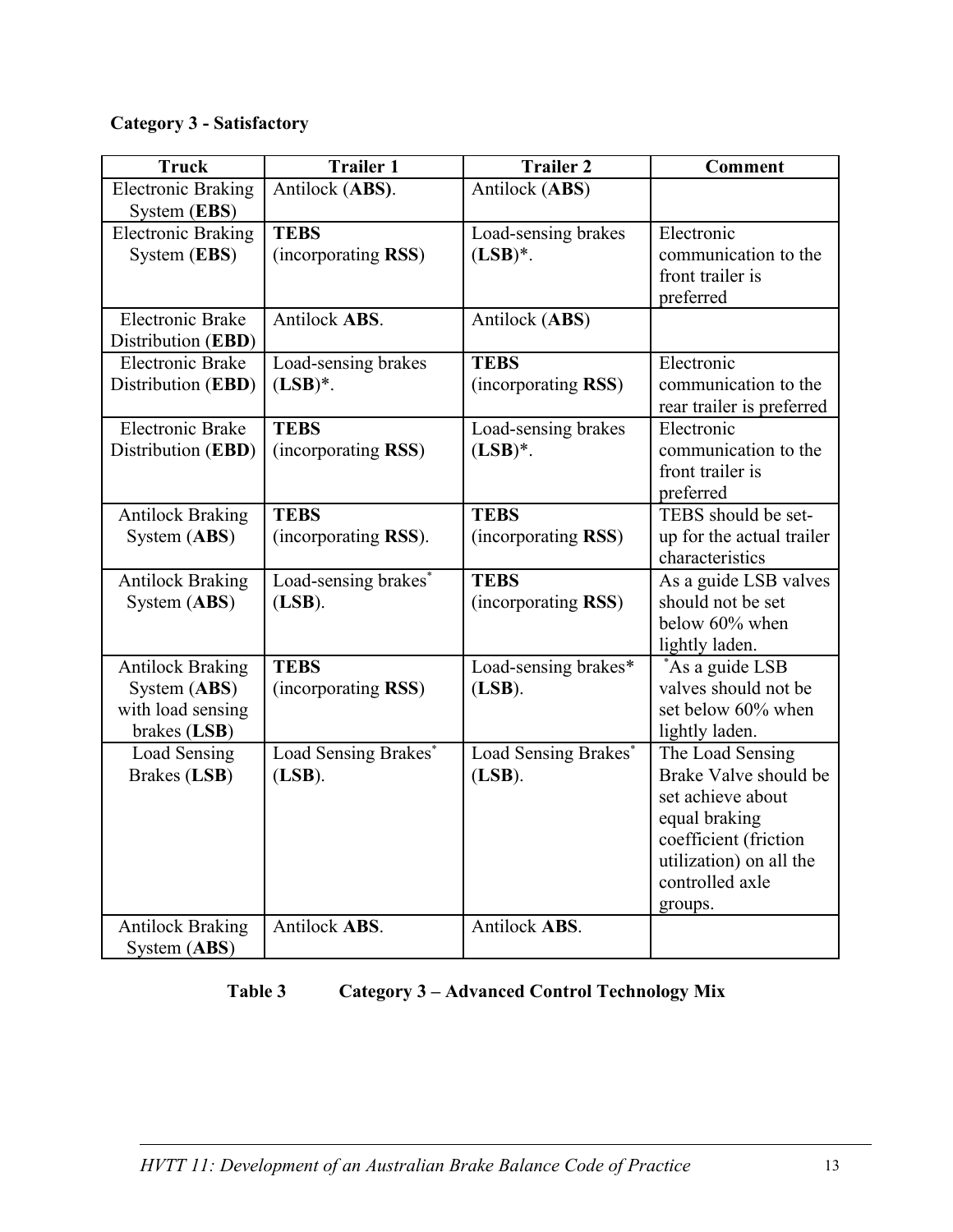# **Category 2**

| <b>Electronic Brake</b><br>Distribution (EBD)         | <b>TEBS</b><br>(incorporating RSS).                | No adaptive brakes or<br>wheel lock protection     |                                                                                                                      |
|-------------------------------------------------------|----------------------------------------------------|----------------------------------------------------|----------------------------------------------------------------------------------------------------------------------|
| <b>Electronic Brake</b><br>Distribution (EBD)         | No adaptive brakes or wheel<br>lock protection     | <b>TEBS</b><br>(incorporating RSS).<br>Drum brakes | Euro EBS set-up<br>assumes trailers have<br>ECE R13 unladen<br>characteristics                                       |
| <b>Electronic Brake</b><br>System (EBS)               | <b>TEBS</b><br>(incorporating RSS).<br>Drum brakes | No adaptive brakes or<br>wheel lock protection     |                                                                                                                      |
| Antilock brakes<br>(ABS)                              | Load Sensing brakes<br>(LSB)                       | No adaptive brakes or<br>wheel lock<br>protection  | ABS should be on the<br>vehicle that tows the<br>LSB vehicle                                                         |
| No adaptive<br>control or<br>wheel skid<br>protection | Antilock brakes (ABS)                              | Load Sensing brakes<br>(LSB)                       | ABS should be on the<br>vehicle that tows the<br><b>LSB</b> vehicle                                                  |
| Load Sensing<br>brakes (LSB)                          | Antilock brakes (ABS)                              | No adaptive brakes or<br>wheel lock<br>protection  |                                                                                                                      |
| Load Sensing<br>brakes (LSB)                          | No adaptive brakes or<br>wheel lock<br>protection  | Antilock brakes<br>(ABS)                           |                                                                                                                      |
| No adaptive<br>control or<br>wheel skid<br>protection | Load Sensing brakes<br>(LSB)                       | No adaptive brakes or<br>wheel lock<br>protection  | This configuration<br>may be unsatisfactory<br>when the first trailer is<br>heavy and the prime-<br>mover is light   |
| No adaptive<br>control or<br>wheel skid<br>protection | No adaptive brakes or<br>wheel lock<br>protection  | Load Sensing brakes<br>(LSB)                       | This configuration<br>may be unsatisfactory<br>when the second<br>trailer is heavy and the<br>first trailer is light |

# **Table 4 Category 2 – Satisfactory Control Technology Mix in Most Instances**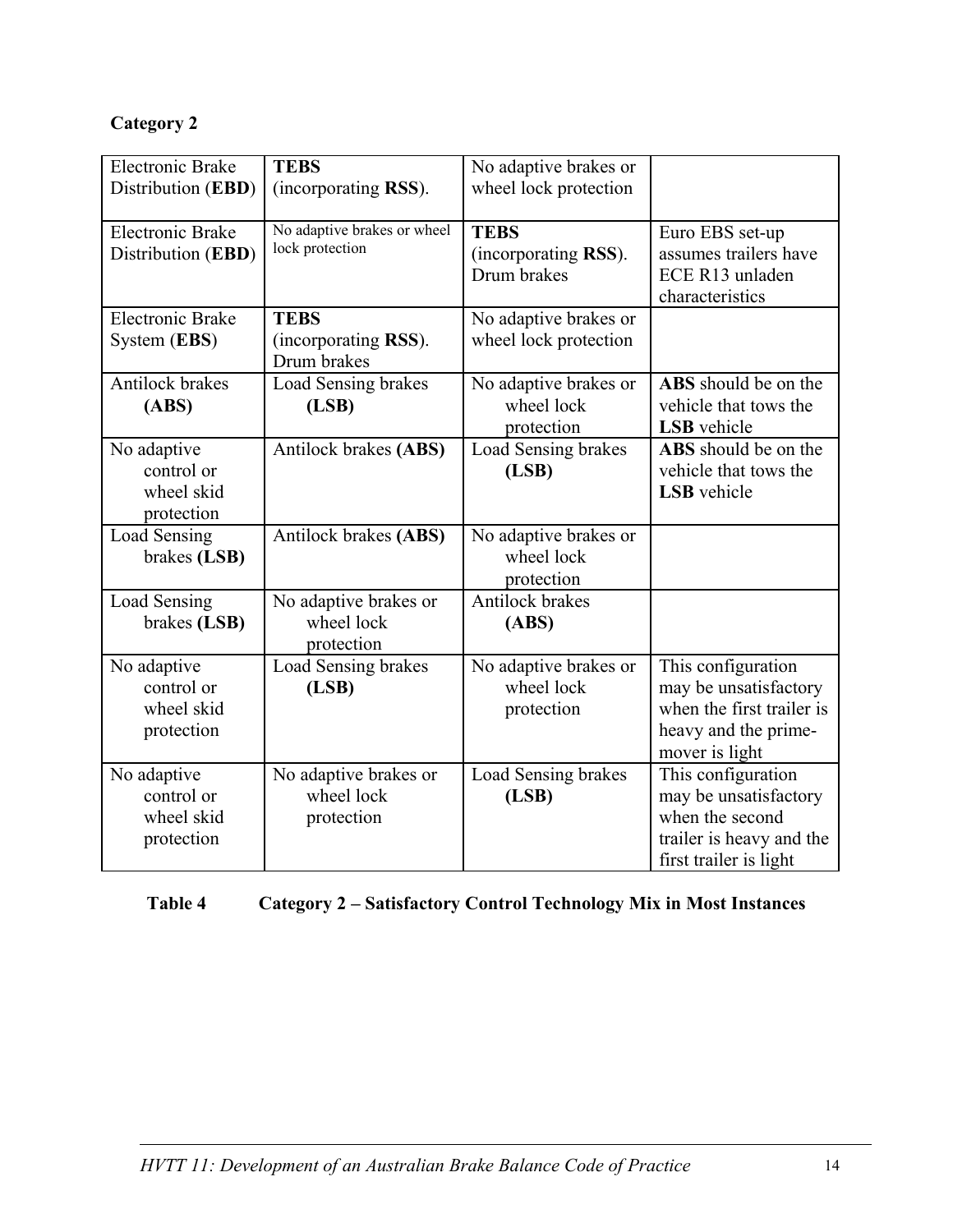| No load sensing<br>brakes (LSB) or | <b>Load Sensing Brakes</b><br>(LSB) | No electronic control<br>or load-sensing brakes | Poor brake balance<br>may exist when |
|------------------------------------|-------------------------------------|-------------------------------------------------|--------------------------------------|
| electronic brake                   |                                     |                                                 | unladen.                             |
| control technology                 |                                     |                                                 |                                      |
| No load sensing                    | No electronic control or            | <b>Load Sensing Brakes</b>                      | Poor brake balance                   |
| brakes (LSB) or                    | load-sensing brakes                 | (LSB)                                           | may exist when                       |
| electronic brake                   |                                     |                                                 | unladen.                             |
| control technology                 |                                     |                                                 |                                      |
| <b>Electronic Braking</b>          | No electronic control or            | No electronic control                           | Euro EBS set-up                      |
| System (EBS)                       | load-sensing brakes                 | or load-sensing brakes                          | assumes trailers have                |
|                                    |                                     |                                                 | ECE R13 unladen                      |
|                                    |                                     |                                                 | characteristics.                     |
| No load sensing                    | No load sensing brakes              | No load sensing                                 | This traditional                     |
| brakes or                          | or electronic brake                 | brakes or electronic                            | vehicle can have poor                |
| electronic brake                   | control technology                  | brake control                                   | brake balance when                   |
| control technology                 |                                     | technology                                      | lightly laden.                       |
| Load Sensing                       | No adaptive brakes or               | No electronic control                           | Unsatisfactory when                  |
| brakes (LSB)                       | wheel lock                          | or load-sensing                                 | the trailers are                     |
|                                    | protection                          | brakes                                          | relatively light                     |
| No adaptive brakes                 | <b>Load Sensing Brakes</b>          | No adaptive brakes or                           | Unsatisfactory when                  |
| or wheel lock                      | (LSB)                               | wheel lock protection                           | the rear trailer and the             |
| protection                         |                                     |                                                 | prime-mover are                      |
|                                    |                                     |                                                 | relatively light                     |

## **Category 1 – Unsatisfactory Control Technology Mix in Most Instances**

## **Table 5 Category 1 – Unsatisfactory Control Technology Mix in Most Instances**

The set-up of brake technologies is very relevant to the compatibility performance. Therefore set-up information is included in the recommendations. Further details are in Parts 1, 2 and 3 of the *Code*.

#### **5 Threshold Pressure Balance**

It is well known to brake engineers that threshold pressure balance largely determines brake wear balance. Because most braking is gentle, low-pressure brake balance has a major effect on brake wear balance. A brake system that has all the brakes operating at about the same control pressure level will have all the brakes contributing to low-level braking and hence achieve good wear balance.

Many studies have investigated the spread of threshold pressures on combinations. For example, the IRTE (UK, 1994), TRL (UK, 1998) and NZ Brake Code (1992) all proposed a threshold pressure range for vehicles. An investigation was also conducted in Australian by the regulator (Gascoyne et el, 1994) although no design rule requirements were adopted.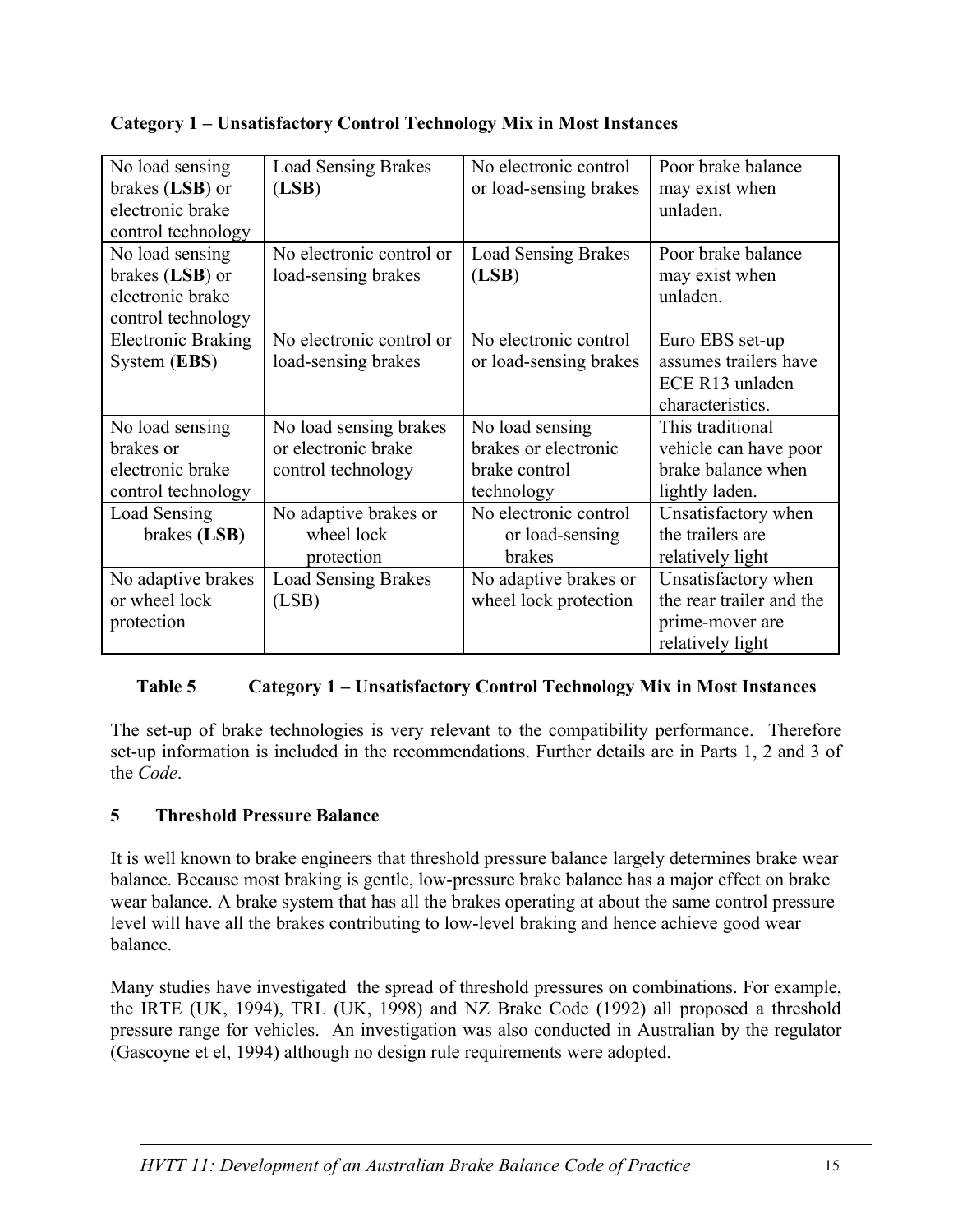A threshold pressure guideline is needed in Australia so that vehicle manufacturers can work to a common standard. This need is becoming more important because of threshold pressure differences that can exist between drum and disc brakes. Threshold pressure values differ depending upon actuator size, friction in the brake mechanisms and air valve characteristics. Disc and drum brakes have different mechanisms and different actuator sizes. Therefore the mixing of disc and drum brakes on the one vehicle could have unacceptable threshold pressure balance and consequential brake wear problems.

*The Australian Brake Balance Code of Practice* recommends that all the threshold pressures on an Australian combination vehicles be within a 10 kPa range and that the design level by 65kPa. The threshold pressure is to be measured at the truck's trailer control coupling. The brake is assessed to be operating when the wheel resists a 10 Nm torque.

## **6. Conclusions**

The application of electronic brake controls to heavy-vehicle braking is producing revolutionary changes to braking and stability performance. The performance of heavy combination vehicles can be improved substantially if the introduction of new technologies is well managed. Achievement of good compatibility brake balance on heavy combination vehicles has always been challenging because of the effects of load variation on brake balance. The Australian industry has learnt how to set-up 'traditional' vehicles to achieve acceptable performance.

New electronic control technologies, along with use of load sensing brakes, disc brakes and imported trailers with different characteristics are causing new and challenging intermixing issues to occur. *The Australian Brake Balance Code of Practice* is needed to provide guidance to industry about how to maximize the potential benefits of new brake technologies.

The *Code* introduces a category scheme with five levels for combination vehicles based on the mix of brake technologies present. This is intended to give simple guidance. The *Code* does not seek to mandate particular technologies and so a performance level, which is an alternative to the categorization scheme, is proposed. The performance level is that the vehicle should be able to achieve a deceleration due to braking of half the theoretically possible level (assumed to be 0.7g) without exhibiting gross wheel lock-up. Avoidance of wheel lock-up is important if short braking distances are to be achieved without loss of directional control.

Achieving brake wear balance is an important operator concern. Very poor wear balance is also important to safety because it is symptomatic of compatibility balance problems and likely to be associated with poor stopping distance performance. *The Australian Brake Balance Code of Practice* proposes that the threshold pressures of all the brakes on Australian combination vehicles be in a 10 kPa range and a recommended design level of 65 kPa. Threshold pressure balance is particularly relevant for satisfactorily mixing of disc and drum brakes on the one vehicle, which is becoming common situation.

A wide range of brake technologies now exists in the Australian heavy-vehicle marketplace. The potential compatibility problems are challenging. This industry *Code of Practice* seeks to guide Australian operators through these interesting developments.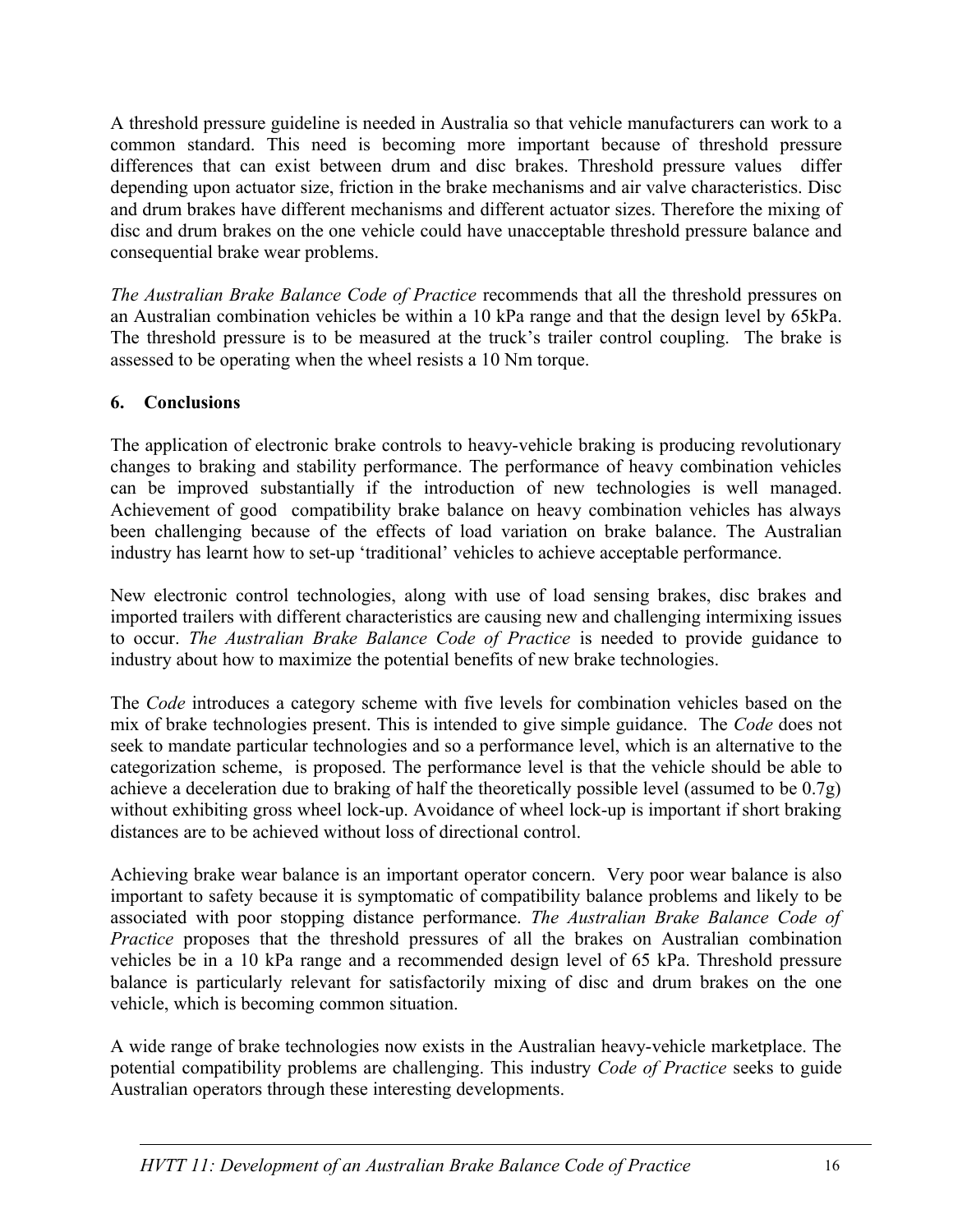### 7. **References**

- Australian Trucking Association, "Australian Air Brake Code of Practice", 1999.
- New Zealand Department of Land Transport, "New Zealand Brake Code", 1992.
- Gascoyne A, Coplin N, Preston S, Australian Federal Office of Road Safety, *Low Pressure Brake Testing*, Dec. 1994.
- The Institute of Road Transport Engineers (UK), "Braking Compatibility of Combinations Code of Practice", 1994.
- Transport Research Laboratory Report (UK), B J Robinson, "Low Pressure Braking Compatibility Investigation"*,* 1999.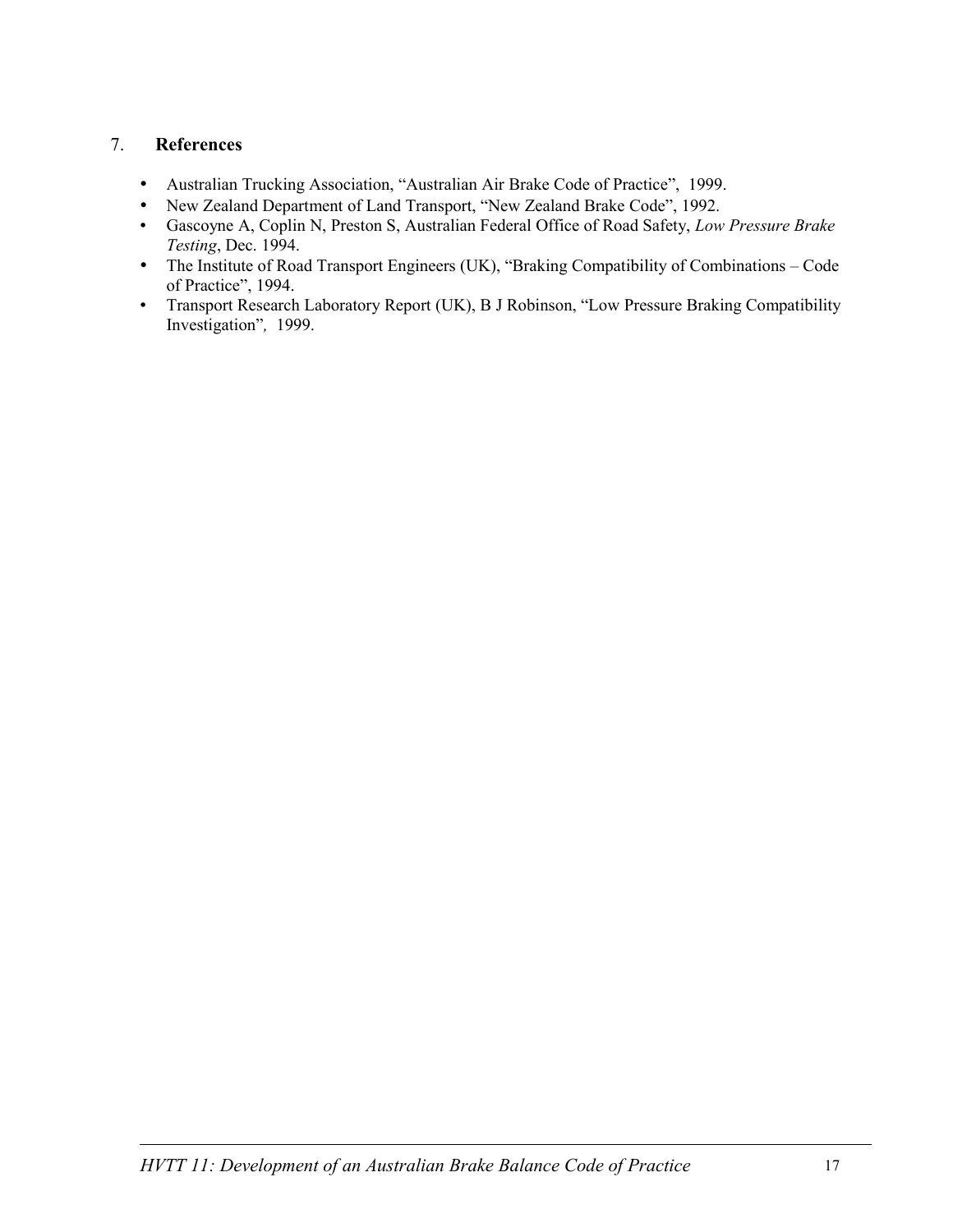

Figure 1 - The hierarchy of brake technologies that exist in the Australian marketplace.